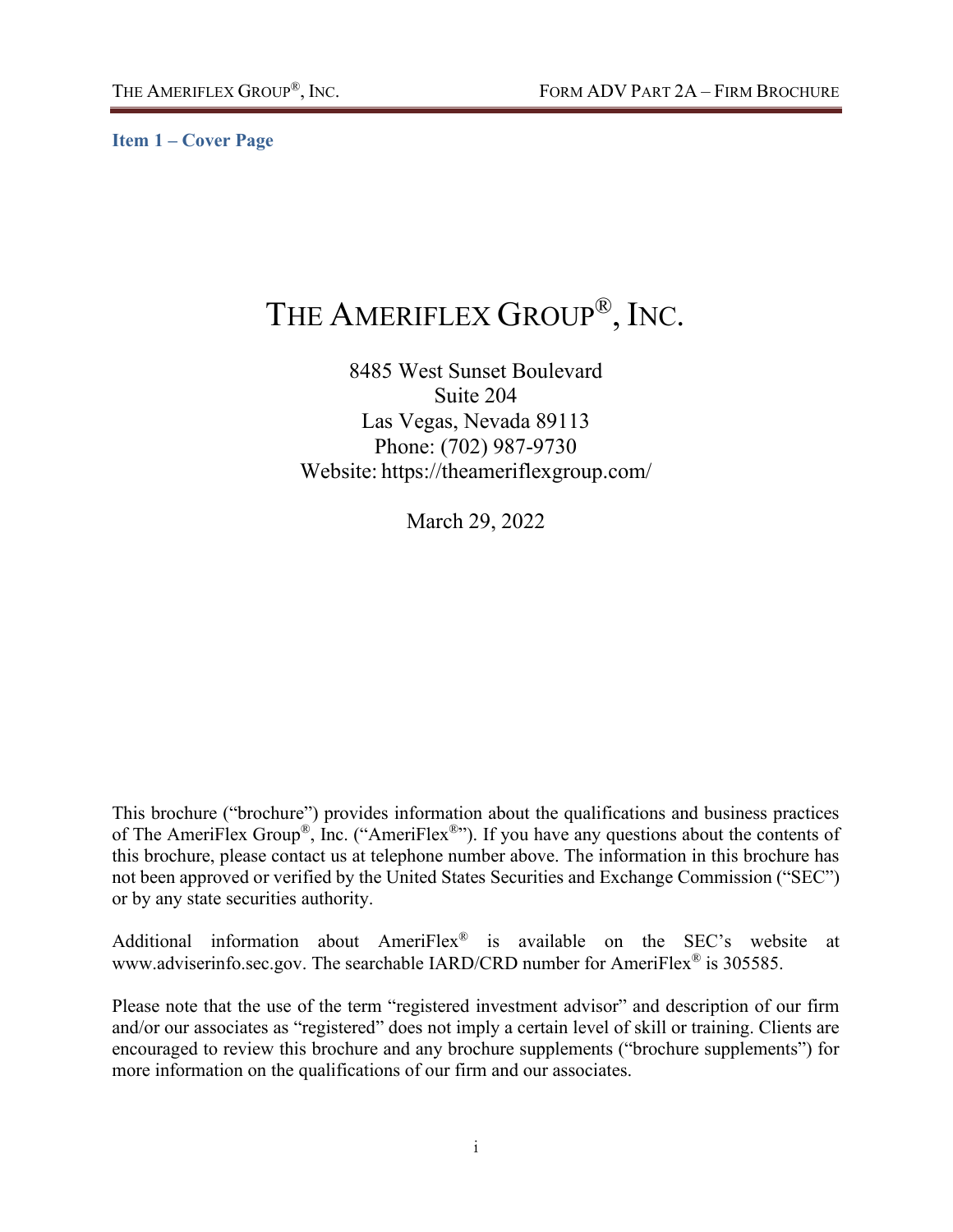## <span id="page-1-0"></span>**Item 2 – Material Changes**

The purpose of this section is to discuss the material changes since the last annual update of the AmeriFlex<sup>®</sup> brochure. This brochure replaces the prior annual update dated March 30, 2021 and contains the following material changes:

• None

We will ensure that all current clients receive a Summary of Material Changes to this and subsequent brochures within 120 days of the close of our fiscal year. A Summary of Material Changes is also included with our brochure on the SEC's website at www.adviserinfo.sec.gov. The searchable IARD/CRD number for AmeriFlex<sup>®</sup> is set forth on the cover page of this brochure. We may further provide other ongoing disclosure information about material changes as necessary and will further provide you with a new brochure as necessary based on changes or new information, at any time, without charge.

A copy of our firm brochure will be provided to you free of charge by contacting us at the telephone number appearing on the cover page of this brochure.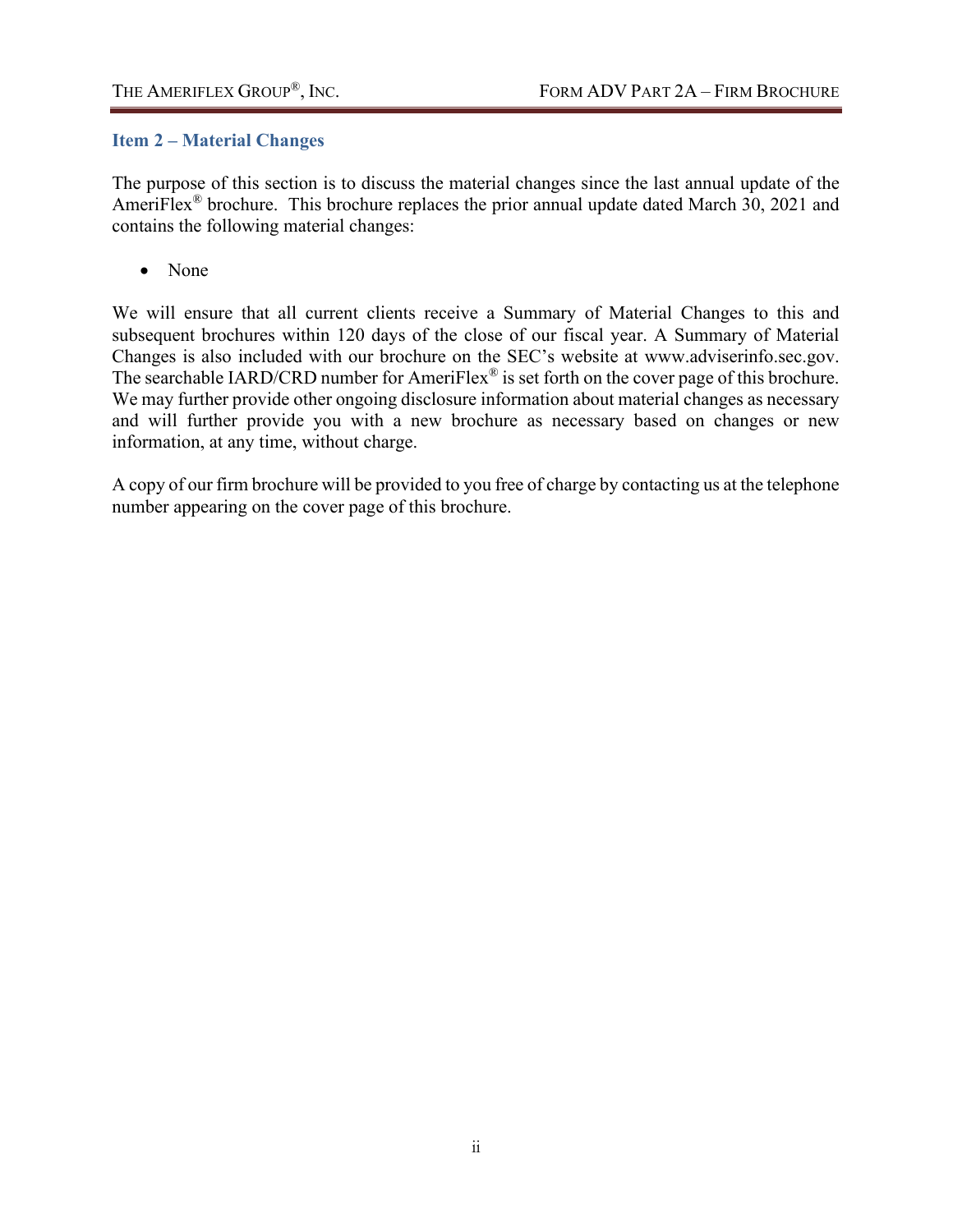# <span id="page-2-0"></span>**Item 3-Table of Contents**

|                                                                                                | Page |
|------------------------------------------------------------------------------------------------|------|
|                                                                                                |      |
|                                                                                                |      |
|                                                                                                |      |
|                                                                                                |      |
|                                                                                                |      |
|                                                                                                |      |
|                                                                                                |      |
|                                                                                                |      |
|                                                                                                |      |
|                                                                                                |      |
| Item 11 - Code of Ethics, Participation or Interest in Client Transaction & Personal Trading21 |      |
|                                                                                                |      |
|                                                                                                |      |
|                                                                                                |      |
|                                                                                                |      |
|                                                                                                |      |
|                                                                                                |      |
|                                                                                                |      |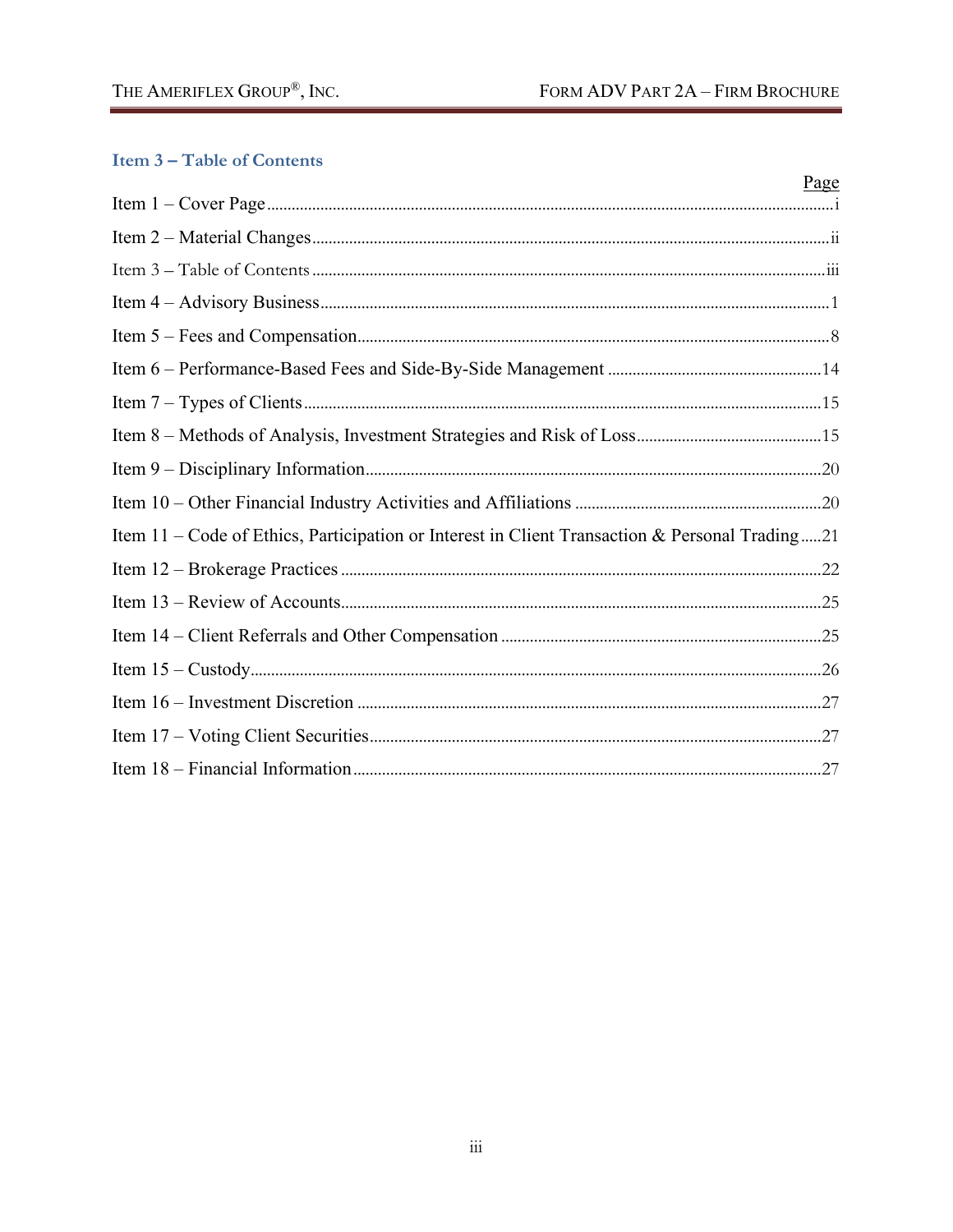#### <span id="page-3-0"></span>**Item 4 – Advisory Business**

**A** The AmeriFlex Group®, Inc. ("AmeriFlex®") is a Nevada corporation founded in 2019 by its Chief Executive Officer, Thomas J. Goodson. The firm is registered as an investment advisor with the SEC. Our principal offices are located in Las Vegas, Nevada.

The information contained in this brochure describes our investment advisory services, practices, and fees. Please refer to the description of each investment advisory service listed below for information on how we tailor our services to the needs of our clients. As used throughout this firm brochure, the words "AmeriFlex®," "firm," "we," "our," and "us" refer to The AmeriFlex Group®, Inc. and its investment advisor representatives ("IARs"), and the words "you," "your," and "client" refer to you as either a client or prospective client of our firm.

Our investment advisory services are coordinated and delivered through a network of advisory affiliates ("Advisory Affiliates"), some of whom may conduct investment advisory business under their own independently owned business entity name or trade name. In these instances, the Advisory Affiliate's business entity name, trade name and/or logo will be used exclusively for marketing purposes, and the investment advisory services you receive from the Advisory Affiliate will be provided through AmeriFlex®. Specifically, the underlying financial advisors of each Advisory Affiliate are registered as IARs of AmeriFlex®. The Advisory Affiliate's underlying business entity is independently owned and operated, not a registered investment advisor, and is not affiliated with AmeriFlex<sup>®</sup>.

Prior to forming an investment advisor-client relationship, we may offer a complimentary general consultation to discuss the nature of our service offerings and to determine the possibility of a potential advisory relationship. Investment advisory services begin only after the client and AmeriFlex® formalize their relationship in a written advisory agreement.

**B C** We offer a variety of investment advisory services to clients. Our investment advice is custom tailored according to each client's unique investor profile.

As described in further detail below in this Item 4, clients may engage certain of AmeriFlex<sup>®</sup>'s advisory services on either a discretionary or non-discretionary basis. Where you elect to grant us *discretionary* authority, you authorize us to implement our investment recommendations directly within your account *without* obtaining your specific consent prior to each transaction. The full scope of our discretionary authority is set forth in a written advisory agreement with the client. Where you elect to engage us on a *nondiscretionary* basis, you are free to accept or reject any of our investment recommendations and we will only implement our investment recommendations within your account after receiving your approval to do so. However, we will have the authority to periodically rebalance your account to maintain the initially agreed upon asset allocation without your consent. Please see Item 16 of this brochure for more information on our investment discretion policy.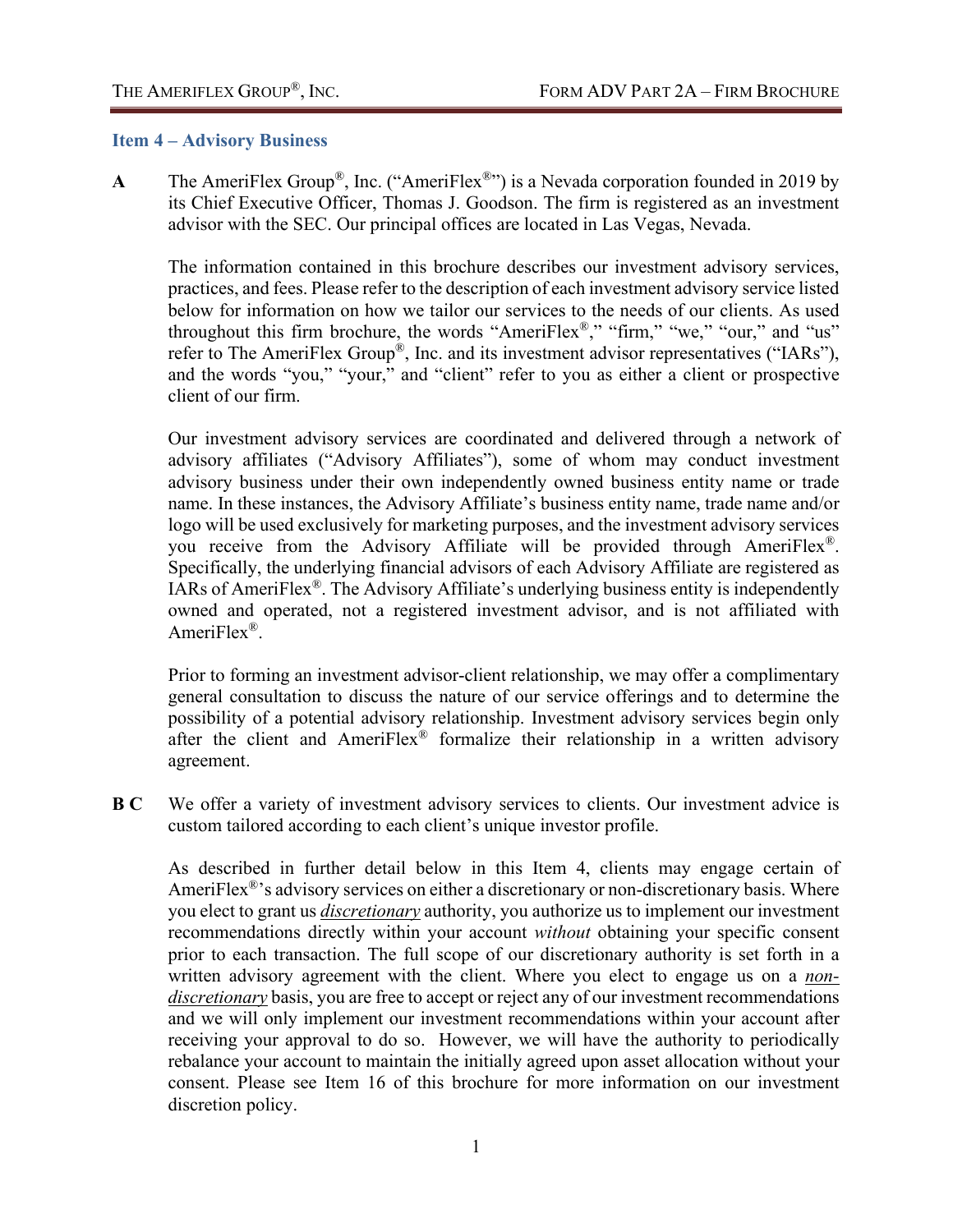Clients always have the ability to impose reasonable restrictions on our management of their account(s), including the ability to instruct us not to purchase certain specific securities, types of securities, industry sectors, and/or asset classes. All such requests must be provided to us in writing. While we generally attempt to accommodate client account restrictions, we reserve the right to reject such limitations if we determine that they would frustrate our management of your account or where we otherwise determine they cannot be reasonably accommodated for any other reason, in our sole discretion. We will advise you promptly if we cannot accommodate your investment restrictions.

Our Advisory Affiliates may offer some or all of the following investment advisory services:

**Portfolio Management Services - VISION2020 Wealth Management Platform**. We offer our clients ongoing and continuous portfolio management services under the "VISION2020 Wealth Management Platform," sponsored by VISION2020 Wealth Management Corporation ("Vision2020") (CRD No. 154149), an SEC registered investment advisor which is not affiliated with our firm. We refer to this collection of advisory programs as the "WMP Programs" throughout this brochure.

When you engage us for these services we will consult with you at inception and periodically thereafter throughout our relationship to gather information regarding your financial goals, investment objectives, tolerance for risk, and time horizon for investments. The information we typically request during this data gathering process will include your current and expected income level, tax information, investment experience, current and expected cash needs, and your current portfolio construction and asset allocation, among other items. Based on our analysis of this information, we will then recommend one of the following WMP Programs:

- Advisor Managed Portfolios. The Advisor Managed Portfolios Program ("Advisor Managed Portfolios") provides comprehensive investment management of your assets through the application of asset allocation planning software. Advisor Managed Portfolios provides risk tolerance assessment, efficient frontier plotting, fund profiling and performance data, and portfolio optimization and re-balancing tools. Utilizing these tools and our understanding of your investment profile, we construct a portfolio of investments for you. We will have the option to allocate your portfolio amongst a mix of stocks, bonds, options, exchange traded funds ("ETFs"), mutual funds and other securities which are based on your investment goals, objectives, and risk tolerance. This program is offered, at the client's election, either on a *discretionary* or *non-discretionary* basis.
- Genesis Model Portfolios and Unified Managed Accounts/Separately Managed Accounts. The Genesis Model Portfolios Program ("Genesis Model Portfolios") offers you managed asset allocation models ("Asset Allocation Models") containing mutual funds, ETFs, or a combination thereof, diversified across various investment styles and strategies. The Asset Allocation Models are constructed by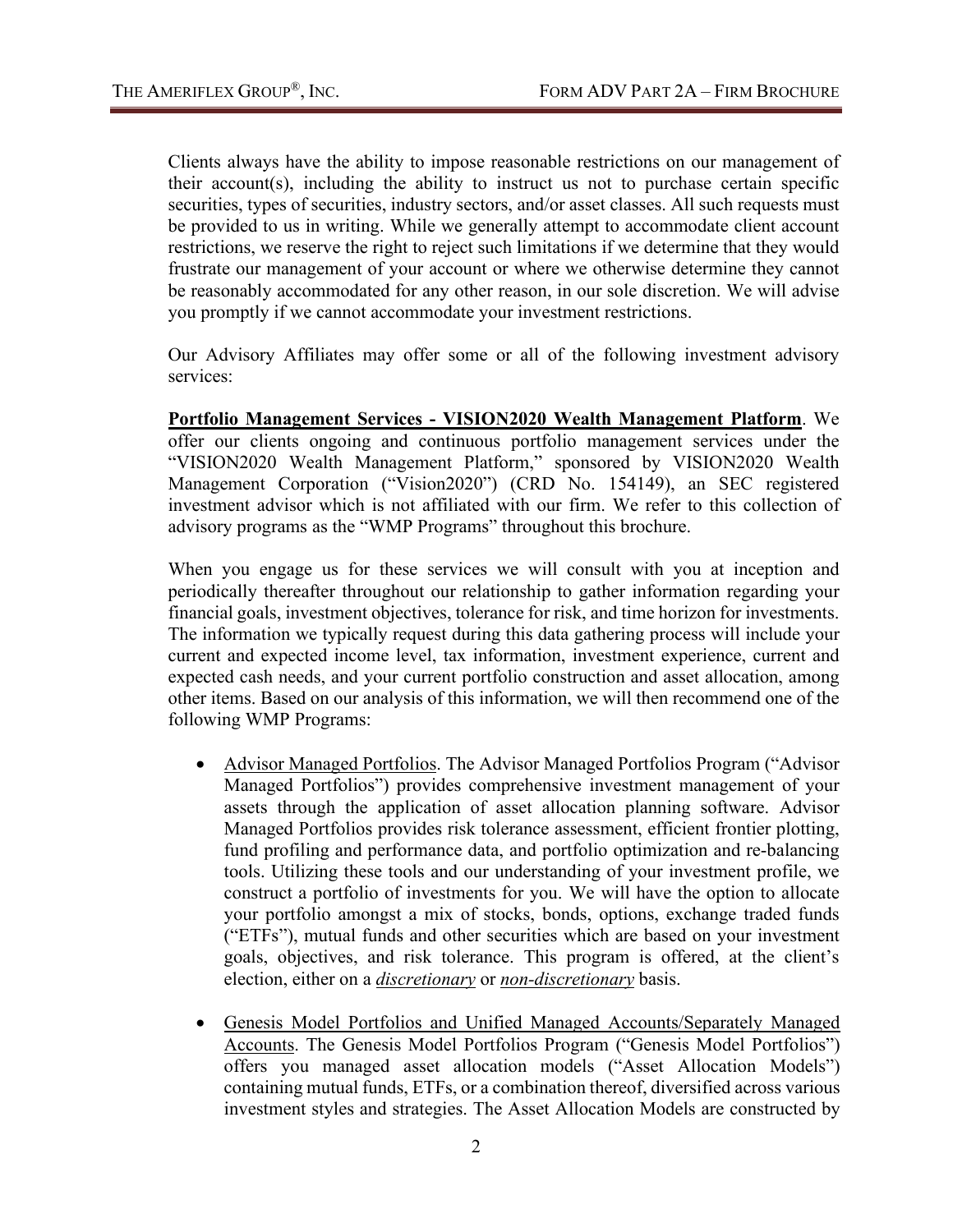managers (each a "Program Manager") such as BlackRock Investment Management, LLC and Vanguard Advisers, Inc. This service is offered, at the client's election, either on a *discretionary* or *non-discretionary* basis.

The Unified Managed Account/Separately Managed Account Program (collectively, the "UMA Portfolios") provides you with the opportunity to invest your assets across multiple investment strategies and asset classes by implementing an asset allocation strategy. The asset allocation models we may recommend under this program may incorporate some or all of the following: (i) the use of third party Program Managers who will manage your portfolio pursuant to a pre-determined equity or fixed income model or investment strategy; (ii) mutual funds; or (iii) ETFs (individually or collectively, "UMA Investments"). Your UMA Investments will be managed according to the selected asset allocation model and will be managed in one or a series of separately managed accounts (collectively, "SMA") or in a single unified managed account ("UMA"). Depending on the account structure selected by the client, these services may be provided either on a *discretionary* or *non-discretionary* basis.

Irrespective of the WMP Program selected, we will monitor the performance of your portfolio on an ongoing basis and implement and/or recommend changes within your account as needed or appropriate, in consideration of current economic conditions, our market opinions and assumptions, and your individual financial circumstances and goals. Clients are advised to promptly notify us if there are changes in their financial situation, needs and objectives which might necessitate an adjustment to their portfolio.

For further details related to the nature of the services and fees associated with participation in any of the WMP Programs, please see the separate written brochures related to each prepared by the WMP Program's sponsor, Vision2020. We will provide copies of these separate brochure(s) to you prior to or concurrent with your enrollment in any of the WMP Programs. Please read each applicable brochure thoroughly before investing. You may contact us or Vision2020 if you have any questions regarding the WMP Programs.

**Third Party Money Manager Selection and Monitoring Services.** We offer Third Party Money Manager Selection and Monitoring Services that are tailored to your unique financial profile. We will consult with you and review your overall financial circumstances and determine an appropriate set of investment goals, your investment time horizon, and level of risk tolerance. We will also inquire regarding any investment restrictions or limitations you wish to place on the management of your account by any independent third party money managers (each a "TPMM") we may recommend to you. We will use the information gathered during our consultation(s) to recommend appropriate TPMM(s) for management of all or a portion of your investment portfolio. The particular TPMM(s) recommended will depend on your financial circumstances, goals and objectives, desired investment strategy, account size, risk tolerance, and/or other factors. Our IARs will work collaboratively with each client to determine which TPMM(s) may be appropriate. The Client always makes the final decision with respect to the engagement or termination of any recommended TPMM(s).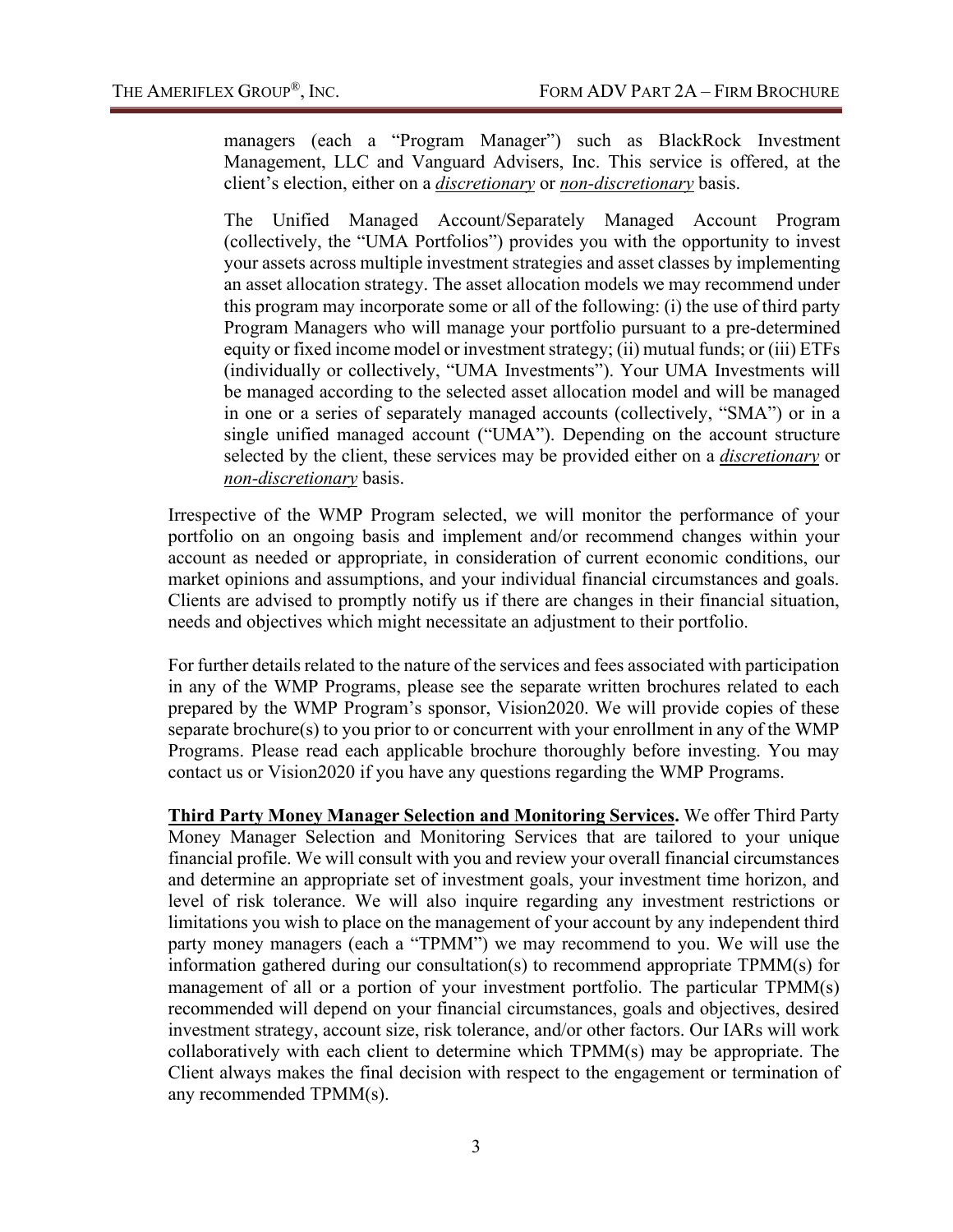AmeriFlex<sup>®</sup> (or a third party retained by AmeriFlex<sup>®</sup>) shall conduct due diligence on each recommended TPMM prior to making a recommendation to the client. In its review of prospective TPMM's, AmeriFlex® shall consider among other factors, the prospective TPMM's fees and reputation, past performance, financial strength, management, and reporting capabilities, in conjunction with the client's financial profile. After such due diligence is completed, the IAR shall present the client with his or her recommendations to engage one or more TPMM(s) and arrange for the delivery of each recommended TPMM's firm brochure (typically in the form of Form ADV Part 2A) to the client. Clients are encouraged to carefully read and understand this document and to address any questions or concerns with us and/or the recommended TPMM(s) before engaging them for advisory services.

If the client wishes to engage any of the recommended TPMM(s), the IAR shall serve as a "co-advisor" to the client's account together with the recommended  $TPMM(s)$ . Under this arrangement, the TPMM(s) will be granted discretionary authority to trade the client's account and shall be responsible for portfolio management, best execution, portfolio reporting, trading, trade error resolution, and custodian reconciliations (all of which shall be provided in accordance with the TPMM's firm brochure). The IAR shall maintain an ongoing advisory relationship with the client and act as a "manager of managers" on the client's behalf, monitoring the investment performance of the TPMM(s) engaged by client, making recommendations regarding the termination or reallocation of assets between and among TPMM(s), consulting with the client and the TPMM(s) periodically as required or appropriate, and generally acting as the client's primary advisor.

As a result of AmeriFlex<sup>®</sup> and the TPMM having different roles, the client shall typically engage each in a separate written agreement. The client will enter a "Selection of Third Party Investment Advisory Services Agreement" with AmeriFlex<sup>®</sup>. This agreement outlines the ongoing services to be provided to the client by AmeriFlex® and the fees associated with those services. It will also allow AmeriFlex® the ability to monitor performance of the TPMM(s) on behalf of the client. The client will also sign a separate written advisory agreement with the selected TPMM(s) that will detail its/their separate services and advisory fees.

**Financial Planning and Consulting Services.** We offer traditional Financial Planning and Consulting Services that are tailored to assist our clients in the management of their financial affairs based on the client's unique financial situation and assets, risk profile, investment time horizon, and investment goals. These services may encompass advice regarding, without limitation, some or all of the following financial topics:

- Cash Flow and Debt; Analysis/Budgeting;
- Asset Protection Strategies;
- Insurance Coverage/Planning Analysis;
- Business Succession/Multi-
- Major Purchase Planning and Advice;
- **Executive Compensation** Optimization;
- Stock Option Analysis;
- Wealth Management, Asset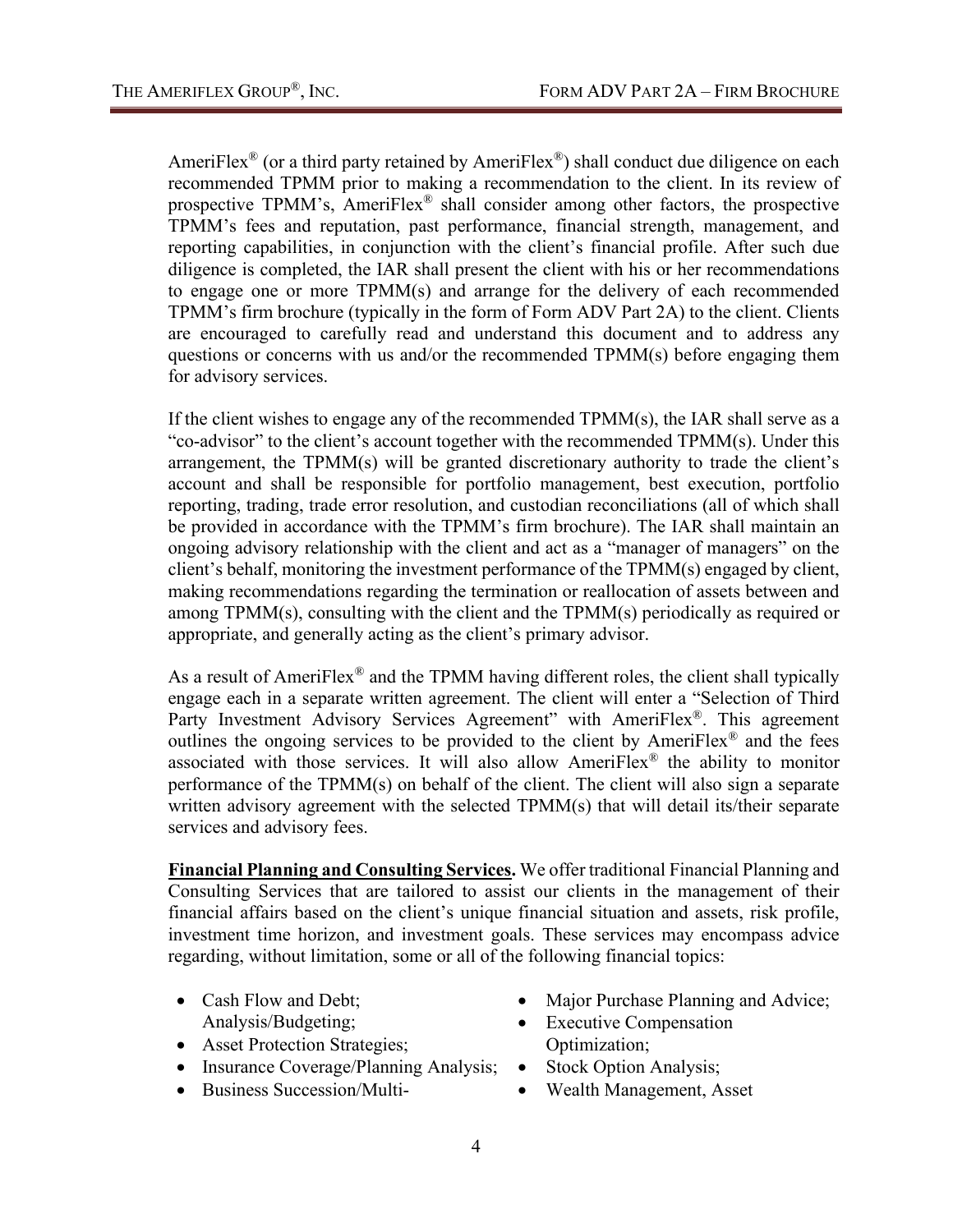Generational Planning;

- Retirement and Educational Funding;
- Retirement Income Planning;
- Estate Planning;
- Tax Mitigation Strategies;

Allocation, and Investment Portfolio Review;

- Marriage and Divorce Transition Planning;
- Charitable Giving; and
- Estate Settlement.

Our written financial plans typically include general recommendations for a course of activity or specific actions to be taken by the client with respect to the covered financial topics. For example, recommendations may be made that the client begin or revise certain investment programs, create or revise wills or trusts, obtain or revise insurance coverage, commence or alter retirement savings, or establish education savings or charitable giving programs. The client is provided with a written summary of their financial situation, our observations, and financial planning recommendations. For topic specific consulting engagements, we will provide the client with a shorter written report or checklist summarizing our observations and recommended actions for the client to address the selected financial topics.

Our Financial Planning and Consulting Services are provided to you on a *nondiscretionary* basis – you always retain the sole discretion to accept or reject our investment recommendations, in whole or in part – and the responsibility to implement such recommendations utilizing the service providers of your choice. Unless otherwise agreed, the client is solely responsible for the monitoring of the client's investments under this service. The client is never under any obligation to use AmeriFlex® or any of its representatives to implement any of the financial planning and consulting advice provided.

Our Financial Planning and Consulting Services may include recommendations that the client engage certain third-party professionals, for example, attorneys, accountants, and insurance agents. We do not provide you with any legal, tax, or accounting advice, opinions or documents. We are not liable for the acts, errors or omissions of any recommended thirdparty providers and do not receive any compensation in connection with referring our clients to any third-party providers.

Our Financial Planning and Consulting Services are available either on an annual (retainer) basis or on a one-time (per project) basis. For annual financial planning engagements, we will deliver an initial written financial plan and meet with the client at least once annually thereafter to review the plan, track the client's progress towards his or her financial goals, and update the plan accordingly. For one-time financial planning/topical consulting engagements, the client may select a discrete financial topic or topics upon which they would like to receive our financial advice. Once the written financial report or checklist covering the selected topics is delivered to the client, the engagement is concluded and no further update or review of the financial report or checklist is provided unless specifically requested by the client, subject to the client's payment of additional fees.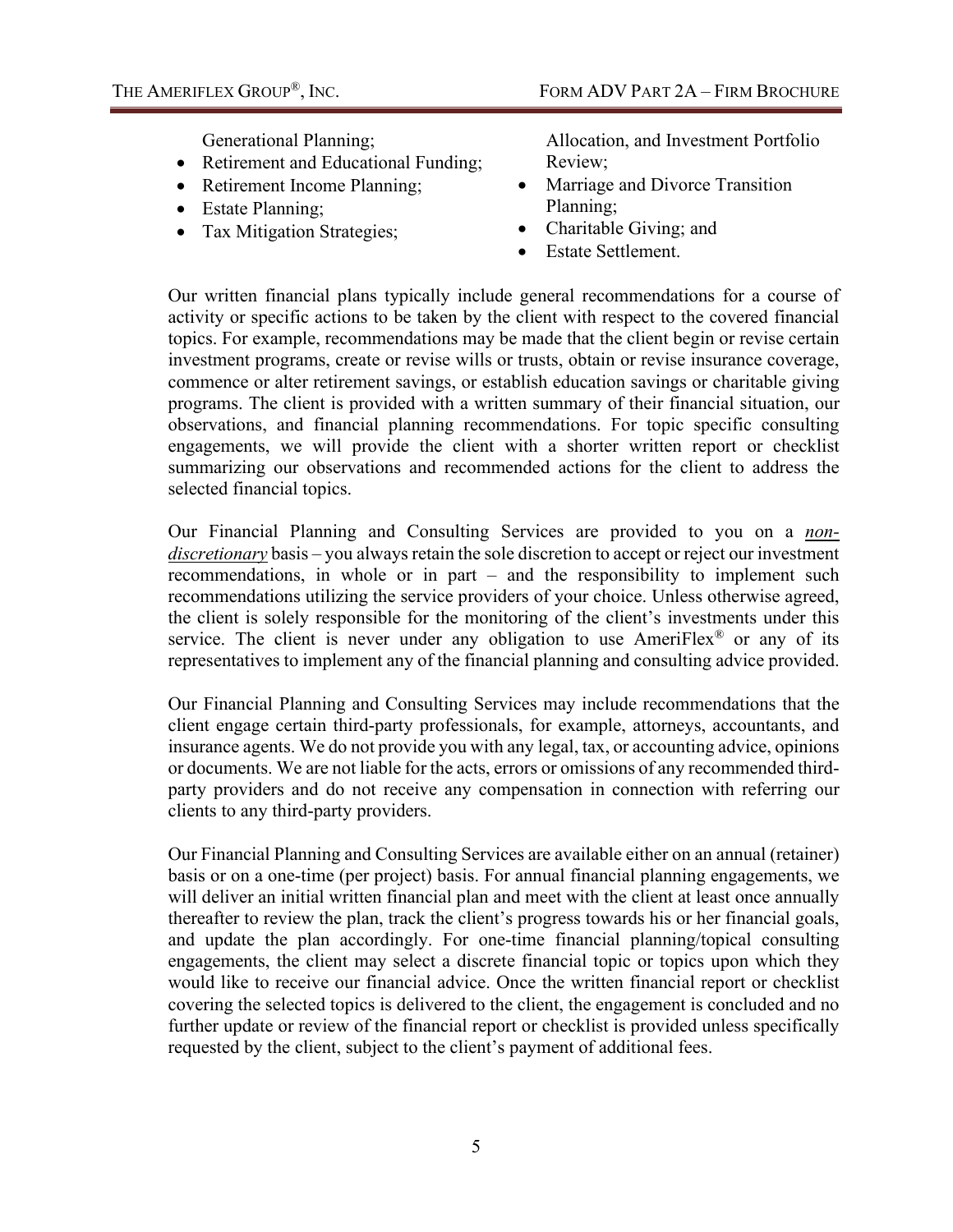One-time Financial Planning and Consulting Services engagements are typically completed within six (6) months of your engagement of our services, assuming that all the information and documents we request from the client are provided to us promptly.

**Non-Discretionary Advisory Services.** We offer Non-Discretionary Advisory Services that are tailored to assist our clients in the management of their financial accounts and affairs. Our Non-Discretionary Advisory Services are offered on a one-time, ongoing, or periodic basis and include the following offerings:

- Investment Portfolio Monitoring: We will periodically monitor your portfolio(s) and provide investment advice on a non-discretionary basis to you via telephone, e-mail, and/or in-person. Investment advice may cover recommendations for asset allocation, investment portfolio construction, investment selection, investment advisor retention, or other services as selected by the client
- Financial Consulting: We will assist you in determining your personal financial goals and objectives and offer our recommendations regarding the allocation of your present financial resources among different types of assets.
- Review of Accounts: We will perform an annual review and consultation of selected investment accounts and recommend appropriate changes to your investments and recommendations for implementation of such proposed changes.
- Securities Research: We will perform investment research and provide advice with respect to specific securities, industries, or market sectors as specified by the client.

Our Non-Discretionary Advisory Services may include recommendations that the client engage certain third-party professionals, for example, attorneys, accountants, and insurance agents. We do not provide you with any legal, tax, or accounting advice, opinions or documents. We are not liable for the acts, errors or omissions of any recommended thirdparty providers and do not receive any compensation in connection with referring our clients to any third-party providers.

**Retirement Plan Consulting Services.** We offer Retirement Plan Consulting Services to employee benefit plans (each a "Plan") and their fiduciaries based upon the needs of the Plan and the services requested by the plan sponsor or named fiduciary. At the client's option and depending on the client's needs, we can be engaged for these services on a discretionary or non-discretionary basis. Our IARs do not provide legal, tax, accounting or actuarial advice of any kind as part of these services. It is the Plan's responsibility to ensure that the Plan's investment policy statement ("IPS") and asset allocation choices comply with any legal, actuarial or other requirements that apply to the Plan and that the Plan meets tax qualification requirements.

Our Retirement Plan Consulting Services are customized to suit the client, and may include some or all of the following, at the client's election: discretionary investment management services, non-discretionary investment advice to the Plan and/or its participants; IPS development assistance; plan menu design; review/selection of qualified default investment alternatives; review/selection of designated investment alternatives,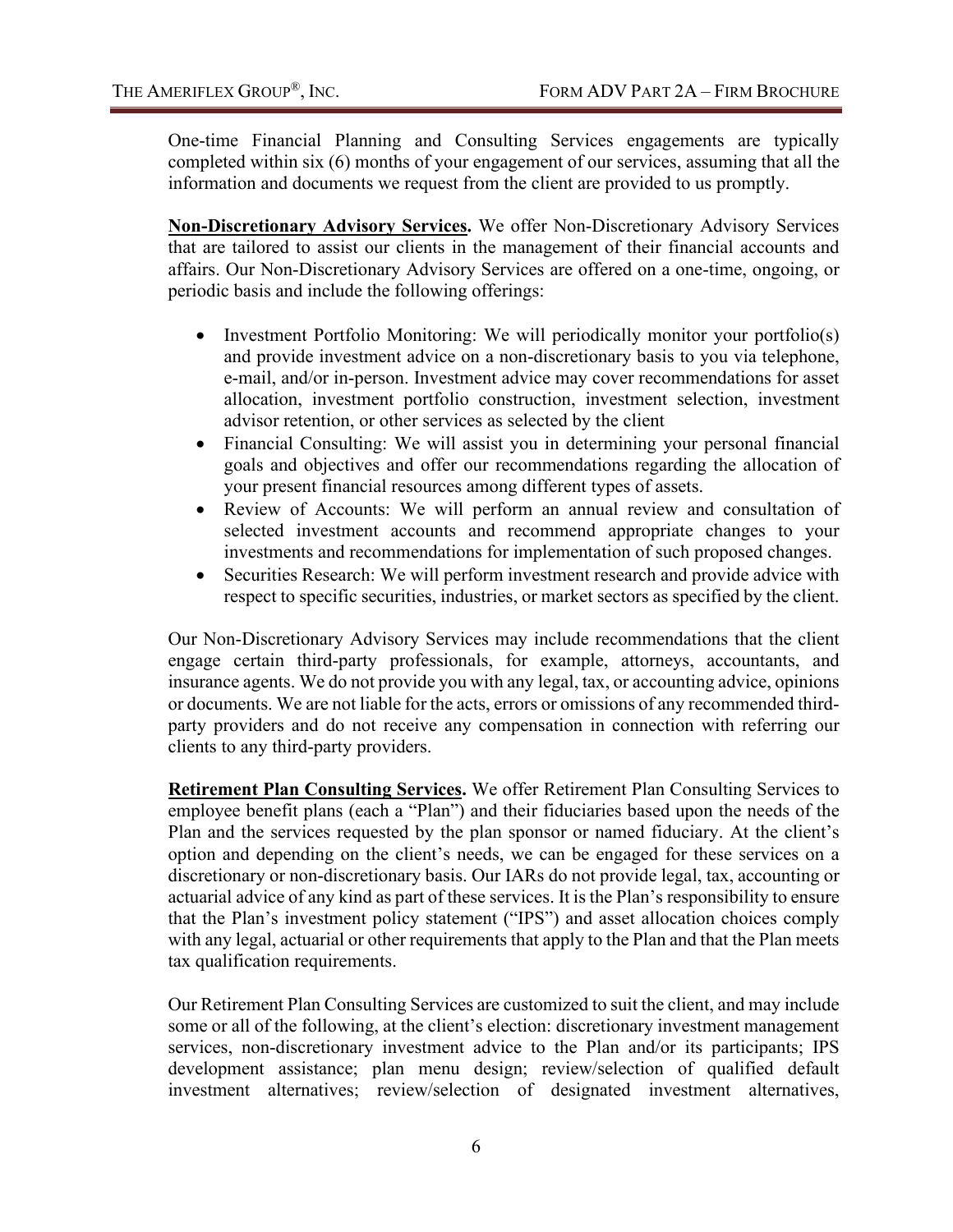recommendation and monitoring of investment options; evaluation of company stock (as an investment option); plan investment objective review; investment monitoring and reporting; plan design analysis; evaluation of service providers and preparation of requests for service; contract negotiation support; ongoing plan operation support; benchmarking studies and reviews; service provider monitoring; service provider transition/plan conversion support; participant education and communication strategy; employee education meetings; group and individual enrollment meetings; participant phone and email support; delivery of plan communications; review of plan progress against education strategy goals; fiduciary education services to plan committee; attendance and support for plan committee meetings; review of plan committee governance and structure; review of Employee Retirement Income Securities Act of 1974 ("ERISA") compliance; review of bonding and insurance coverage; and development and maintenance of plan fiduciary file.

NOTE: Certain plans/clients that we may provide services to are regulated under ERISA. We will provide Retirement Plan Consulting Services to the plan sponsor and/or fiduciaries as described above for the fees set forth in Item 5 of this brochure. The consulting services we provide are advisory and may be either discretionary or non-discretionary in nature. In providing services to any Plan and its underlying participants, our status is that of an investment advisor registered with the SEC. We are not subject to any disqualifications under Section 411 of ERISA. In performing fiduciary services for the client, if any, we are acting as a "fiduciary" of the plan as defined in Section 3(21) under ERISA, and in certain instances, as an "investment manager" as defined in Section 3(38) under ERISA. In all cases, our status under ERISA is clearly disclosed in a written advisory agreement. If there is any discrepancy between the disclosures in this paragraph and the agreement, the agreement shall govern.

**D** Wrap Fee Programs. The WMP Programs are offered as wrap fee programs, wherein no separate transactions charges apply and a single fee is paid to cover the costs of our advisory services and the transactions in your account. For further details related to the nature of the services and fees associated with participation in the WMP Programs, please see the separate written brochures related to each prepared by the WMP Program's sponsor, Vision2020. We will provide copies of these separate brochure(s) to you prior to or concurrent with your enrollment in any of the WMP Programs. Please read each applicable brochure thoroughly before investing. You may contact us or Vision2020 if you have any questions regarding the WMP Programs.

Types of Investments Recommended. While we do not recommend one particular type of investment or asset class over any other, we primarily advise our clients regarding investments in equity securities (stocks), mutual funds, ETFs, REITs, corporate debt securities (bonds), and variable products (life insurance and annuities), and the engagement of suitable TPMMs and/or Program Managers (in the context of the WMP Programs). Depending on the client's financial circumstances, our investment advice may also concern other instruments, including, without limitation, options on equity securities, municipal securities, exchange traded notes, money market accounts, and U.S. government securities, among others. We may also provide advice on any type of "legacy investments" held in the client's portfolio at the inception of our advisory relationship.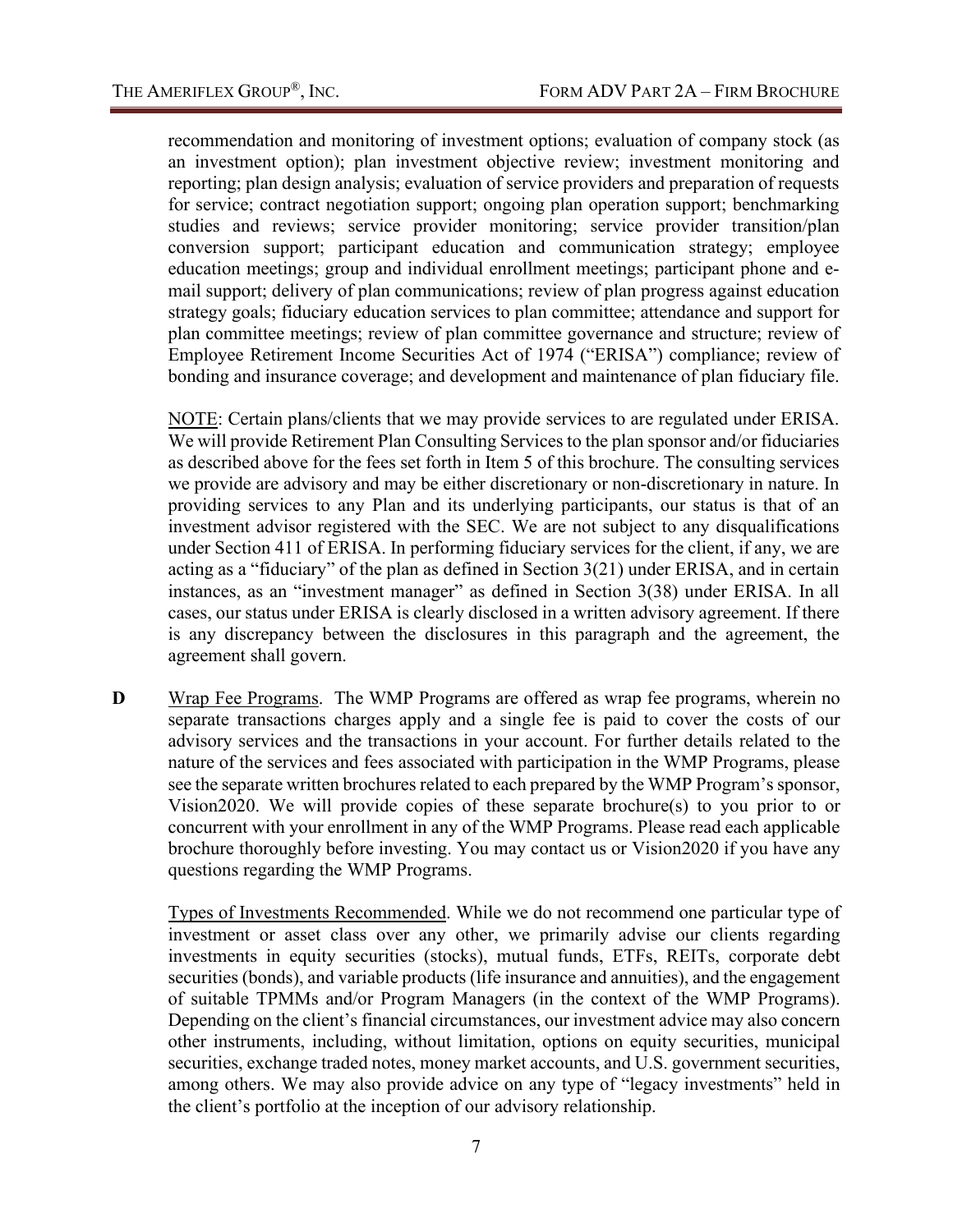Please see Item 8 of this brochure or a description of the investment strategies we typically implement in client accounts.

**E** Assets Under Management. As of December 2021, we managed approximately \$1,029,089,407 of client assets on a non-discretionary basis and \$1,926,443,478 of client assets on a discretionary basis.

## <span id="page-10-0"></span>**Item 5 – Fees and Compensation**

**A B** Fees for Advisor Managed Portfolios Accounts. We offer Advisor Managed Portfolios as an account where no separate transactions charges apply and a single fee is paid for all advisory services and transactions ("Wrap Account").

We also offer Advisor Managed Portfolios with separate advisory fees and transaction charges ("Non-Wrap Account"). As such, in addition to the quarterly account fee described below for advisory services, you may also pay separate per-trade transaction charges.

You will pay our firm a quarterly account fee, in advance, based upon a percentage of the market value of the assets held in your account as of the last business day of the preceding calendar quarter. Your account fees are negotiable and will be debited from your account held at the custodian. If you terminate your participation in this program, you will be entitled to a pro-rata refund of any pre-paid quarterly fees based upon the number of days remaining in the quarter after the date upon which the notice of termination is received.

Each of our IARs negotiates his or her own account fee schedule with respect to the Advisor Managed Portfolios.

Mutual funds and ETFs invested in your Advisor Managed Portfolios account have their own internal fees which are separate and in addition to the program account fees paid to our firm. For more information on these fees, see the applicable fund prospectus.

Some mutual fund fees include 12b-1 fees which are internal distribution fees assessed by the fund, all or a portion of which are paid to the distributor(s) of such mutual funds. Our firm and your IAR do not retain 12b-1 fees paid by mutual funds.

In certain instances, you may be eligible to purchase certain mutual funds and ETFs without incurring transaction charges subject to certain conditions. For details, please refer to Item 4 (No Transaction Fee Programs) of the separate Advisor Managed Portfolios Program Brochure. A \$10.00 surcharge, paid by your IAR, is applied for certain mutual funds. For details, please refer to Item 5 (Fees and Compensation) of the separate Advisor Managed Portfolios Program Brochure.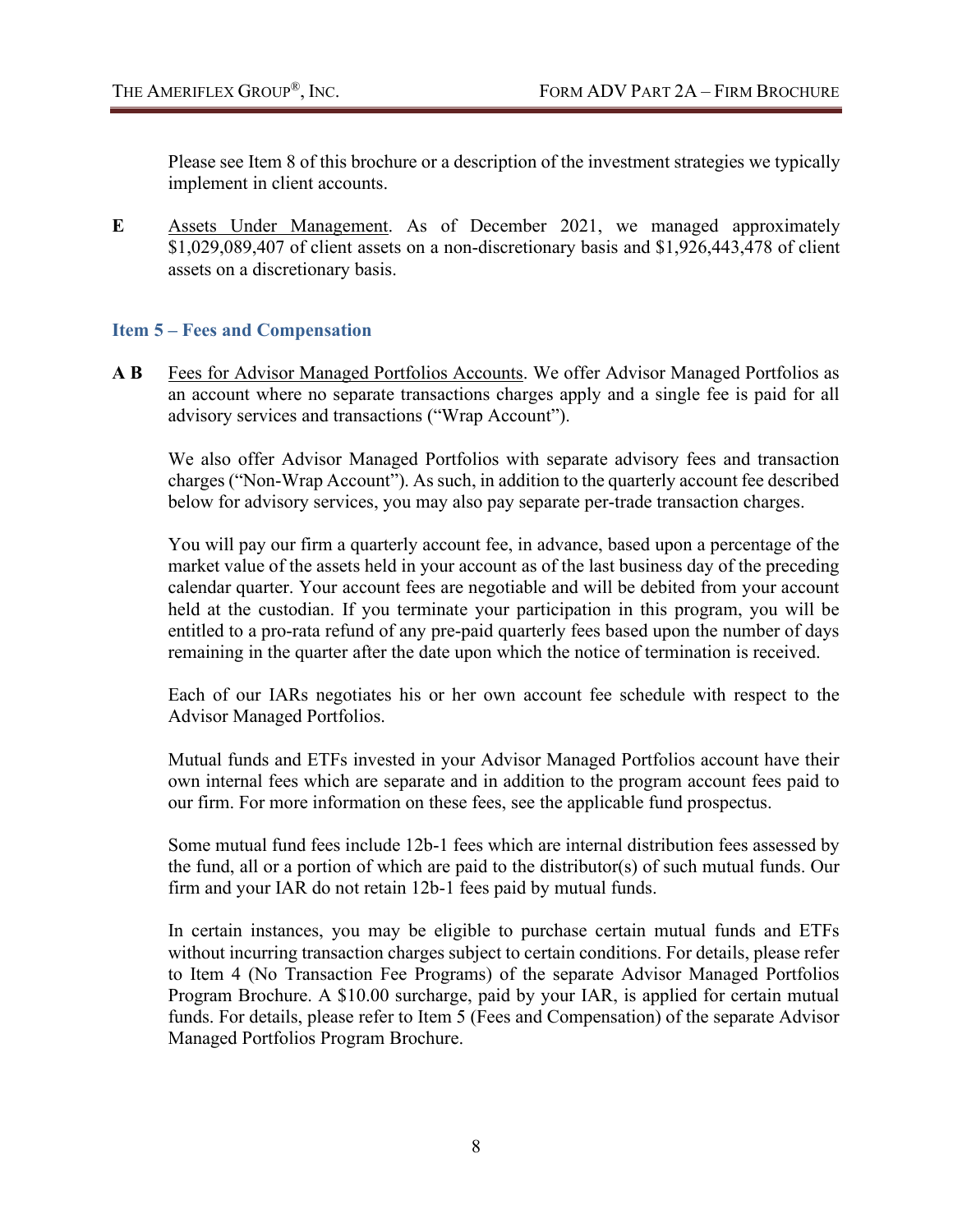If your assets are held in a certain type of Wrap Account, an incentive may exist for your IAR to purchase mutual funds or ETFs that are part of the No Transaction Fee Programs to avoid paying a transaction fee.

For complete fee and termination details, including account fee schedule guidelines and a list of transaction charges, please see the Advisor Managed Portfolios Program Brochure. We will provide this separate brochure to you prior to or concurrent with your enrollment in Advisor Managed Portfolios program. Please read it thoroughly before investing.

Fees for Genesis Model Portfolios and UMA Portfolios. We offer Genesis Model Portfolios and UMA Portfolios as accounts where no separate transactions charges apply and a single fee is paid for all advisory services and transactions (*e.g.,* a Wrap Account).

You will pay a quarterly account fee, in advance, based upon a percentage of the market value of the assets held in your account as of the last business day of the preceding calendar quarter. Your account fees are negotiable and will be debited from your account by the custodian. If you terminate your participation in this program, you will be entitled to a pro rata refund of any pre-paid quarterly fees based upon the number of days remaining in the quarter after the date upon which the notice of termination is received.

Each of our IARs negotiates his or her own account fee schedule for these WMP Programs.

The account fees paid by the client include portions paid to your IAR ("Advisor Fees"), as well as to our firm, the custodian, and the Program Manager(s) selected ("Program Fees"). Advisor Fees are set independently regardless of the Program Manager(s) selected. Mutual funds and ETFs invested in the account also have their own internal fees ("internal fund expenses") which are separate and distinct from the program account fees (for more information on these fees, see the applicable fund prospectus).

Since fees billed to your Genesis Model Portfolio or UMA Portfolios account are comprised of both Program fees and Advisor fees, your IAR may have an incentive to select Program Managers with lower program fees in order to increase the portion of the account fees retained by the IAR. You and your IAR should consider this conflict of interest and the overall program fees and expenses, including internal fund expenses, when selecting Program Managers and other portfolio investments within this investment program.

For complete fee and termination details, including account fee schedule guidelines, please see the separate written brochure(s) related to these investment programs prepared by the WMP Program's sponsor, Vision2020. We will provide this separate brochure to you prior to or concurrent with your enrollment either of these investment programs. Please read it thoroughly before investing.

Fees for Third Party Money Manager Selection and Monitoring Services. Advisory fees for these services consist of an annual account fee calculated as a percentage of the market value of the client's assets under management as determined by the custodian. You will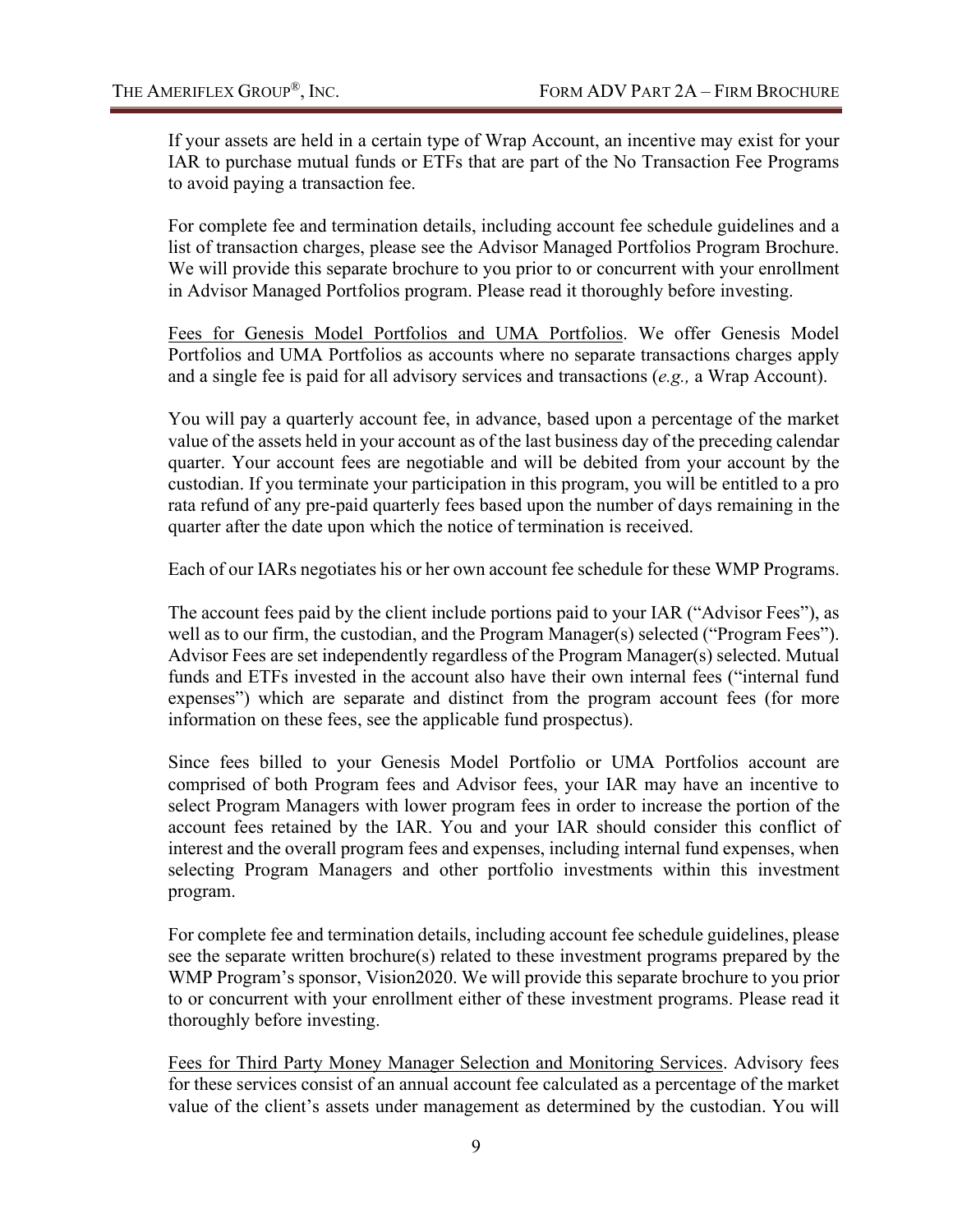pay the account fee quarterly or monthly, in advance, based upon the market value of the assets held in your account as of the last business day of the preceding period. If you terminate your participation in this program, you will be entitled to a pro rata refund of any pre-paid fees based upon the number of days remaining in the period after the date upon which the notice of termination is received.

The annual fee consists of two components: (1) the IAR's advisory fee and (2) an advisory fee paid to the selected TPMM(s). Each of our IARs negotiates his or her own fee schedule with respect to the first component of the annual fee, which typically ranges between 0.25% and 1.25% per year. The TPMM's selected by the client independently determine the amount and payment terms of the second component of the annual fee. Depending on the TPMM(s) selected by the client, the TPMM portion of the fee may be represented on the client account statement as one line item or two separate line items distinguishing the fee being paid to the TPMM and the fee being paid to the IAR. The advisory fee will be deducted from the client's account which is established at the preferred custodian of the selected TPMM(s). TPMM fees for services provided (which may include a supervisory or administrative fee remitted back to the IAR's associated broker-dealer), their payment structure, termination provisions and other aspects of the TPMM's investment advisory program are detailed and disclosed in the TPMM's disclosure documents, which include, without limitation, the TPMM's Form ADV Part 2A and/or any associated wrap fee brochure(s), the TPMM's separate advisory agreement with the client, the TPMM's account opening documents, and/or those of the TPMM's recommended account custodian.

Where the client engages only a single TPMM, agreements for Third Party Money Manager Selection and Monitoring Services terminate upon the termination of the underlying advisory agreement executed by the client and the sole underlying TPMM. Where multiple TPMM(s) are engaged, the termination of any individual TPMM, so long as at least one TPMM engagement is still active, will not terminate our services to the client. The client may terminate our services within five (5) business days of execution of an advisory agreement, without cost or penalty. If you terminate your participation in this program, you will be entitled to a pro rata refund of any pre-paid fees based upon the number of days remaining in the period after the date upon which the notice of termination is received. Termination provisions relating to the services of any TPMM(s) are set forth in their separate advisory agreement with the client.

Fees for Financial Planning Services. Our IARs charge fixed fees (typically ranging from \$500-\$10,000) and/or hourly fees (typically ranging from \$50-\$300 per hour) for Financial Planning and Consulting Services. The amount of any fixed fee or the hourly fee rate applicable to your engagement is determined prior to the commencement of services based on the IAR's expectation of the complexity, time, research, and resources required to complete the requested financial planning services. Fixed fees must be paid in full at the commencement of our relationship or in periodic installments as set forth in the written financial planning or consulting agreement with the client. Hourly fees are invoiced to the client and paid in full upon delivery of the written financial plan, report or checklist.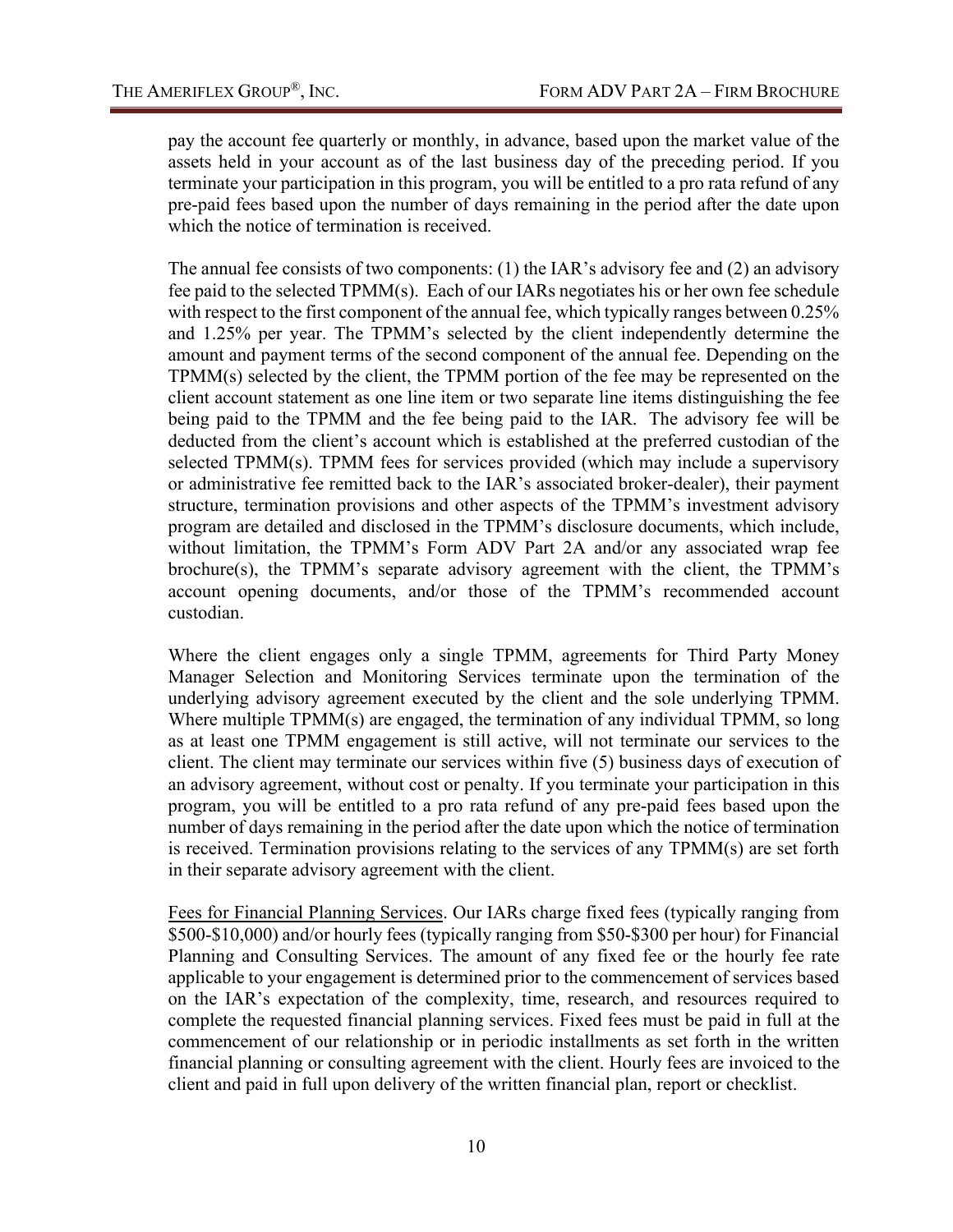Financial Planning and Consulting Services engagements may be terminated by the client within five (5) days of the execution of a written agreement for services, without cost or penalty. Thereafter, such engagements may be terminated at any time by either party, on thirty (30) days' written notice to the non-terminating party. In the event of such termination, we shall be compensated with a pro-rated portion of the agreed upon fees based upon either the hours actually billed for hourly billing arrangements or, in the case of fixed fee arrangements, based upon our good faith determination (which shall be conclusive and binding) of the total percentage of work completed at the time of termination. Any excess pre-paid fees will be returned to the client. Any fees incurred but not yet billed shall be immediately due and payable to our firm.

Our advisory fees for Financial Planning and Consulting Services are generally negotiable and individual clients may enter fee arrangements with us that are materially different from those described above.

Fees for Non-Discretionary Advisory Services. Our IARs charge fixed fees (typically ranging from \$500-\$10,000) and/or hourly fees (typically ranging from \$50-\$300 per hour) for Non-Discretionary Advisory Services. The amount of any fixed fee or the hourly fee rate applicable to your engagement is determined prior to the commencement of services based on the IAR's expectation of the complexity, time, research, and resources required to complete the requested services. Fixed fees must be paid in full at the commencement of our relationship or in periodic installments as set forth in the written financial planning or consulting agreement with the client. Hourly fees are invoiced to the client and paid in full upon completion of the applicable service.

Non-Discretionary Advisory Services engagements may be terminated by the client within five (5) days of the execution of a written agreement for services, without cost or penalty. Thereafter, such engagements may be terminated at any time by either party, on thirty (30) days' written notice to the non-terminating party. In the event of such termination, we shall be compensated with a pro-rated portion of the agreed upon fees based upon either the hours actually billed for hourly billing arrangements or, in the case of fixed fee arrangements, based upon our good faith determination (which shall be conclusive and binding) of the total percentage of work completed at the time of termination. Any excess pre-paid fees will be returned to the client. Any fees incurred but not yet billed shall be immediately due and payable to our firm.

Our advisory fees for Non-Discretionary Advisory Services are generally negotiable and individual clients may enter fee arrangements with us that are materially different from those described above.

Fees for Retirement Plan Consulting Services. Advisory fees for Retirement Plan Consulting Services typically consist of either fixed annual fees or annual fees calculated as a percentage of the market value of the client's assets under management (typically ranging from 0.50% to 2.00% per year). Unless otherwise agreed, all such fees are payable quarterly, in arrears, from Plan assets and due thirty (30) days from the date of our delivery of an invoice (end of the quarter) to the client. This fee does not include certain indirect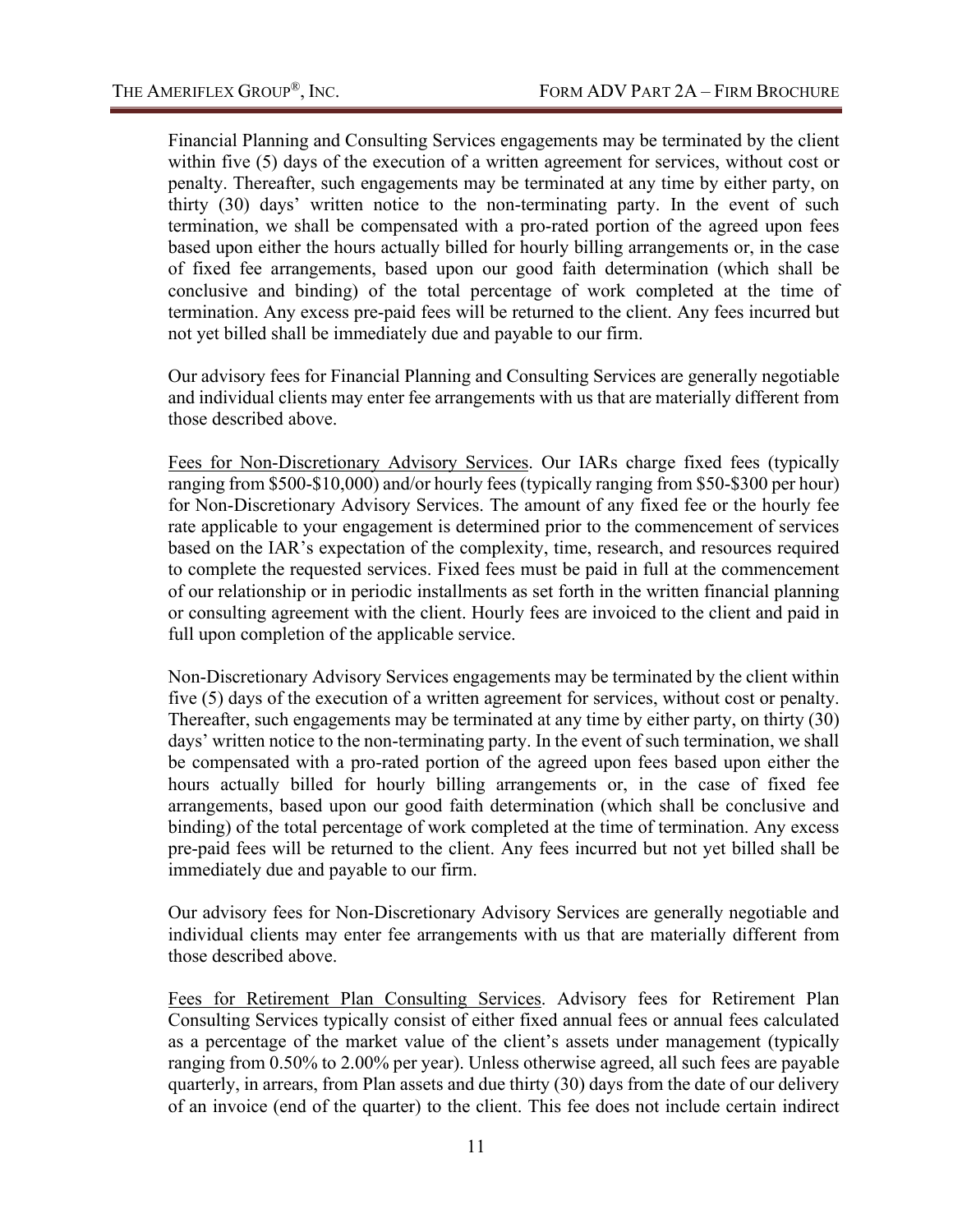compensation that maybe received by the servicing IAR, including solicitor's fees received from third party money managers in connection with non-fiduciary services (if applicable) and/or 12b-1 fees, revenue sharing or other firms of indirect compensation in connection with mutual fund investments allowable under applicable authority, as disclosed on the following website <https://www.sagepointfinancial.com/disclosures> and in the written agreement entered with the client.

Retirement Plan Consulting Services engagements may be terminated by the client within five (5) days of the execution of a written agreement for services, without cost or penalty. Thereafter, such engagements may be terminated at any time by either party, on thirty (30) days' written notice to the non-terminating party. In the event of such termination, we will deliver a final billing statement to the Plan for payment of fees for unbilled work performed prior to termination and reimbursement of expenses incurred through the effective date of termination, and the Plan will have a period of thirty (30) days within which to deliver payment. Any unearned fees will be refunded to the client.

Our advisory fees for Retirement Plan Consulting Services are generally negotiable and individual clients may enter fee arrangements with us that are materially different from those described above.

**C** Additional Fees and Expenses. As part of our investment advisory services, we may recommend that you invest in mutual funds, ETFs, real estate investment trusts ("REITs"), variable products, and/or separately managed accounts managed directly by TPMMs. The fees that you pay to our firm are separate and distinct from the internal management fees and other expenses that may be charged to you by mutual funds, ETFs, REITs, variable products, and/or TPMMs. Except for Wrap Accounts, you will also pay the custodian of your account transaction charges, custodial, and/or brokerage fees and commissions, markups and mark-downs, spreads paid to market makers, wire transfer fees and other fees and taxes associated with activity in your account. To fully understand the total cost you will incur you should review the prospectus of each mutual fund, ETF, REIT, variable product, and/or TPMM advisory program in which you are invested and the contractual arrangement with the custodian of your account. For information on our brokerage practices, please refer to Item 12 of this brochure

While we believe our advisory fees to be reasonable for the services provided, you are advised that lower fees for comparable services may be available from other sources.

NOTE REGARDING WRAP ACCOUNT PROGRAMS: For Wrap Accounts, the fees for transactions executed in your account and fees charged by any Program Manager are included in your quarterly account fee. As a result, we may charge you a higher quarterly account fee for a Wrap Account than a Non-Wrap account with separate advisory fees and transaction charges. Please consider that depending upon the level of the wrap fee charges, the amount of portfolio activity in the account, the value of services that are provided under the investment program, and other factors, the wrap fee may or may not exceed the aggregate cost of services if they were to be provided separately. Generally, wrap programs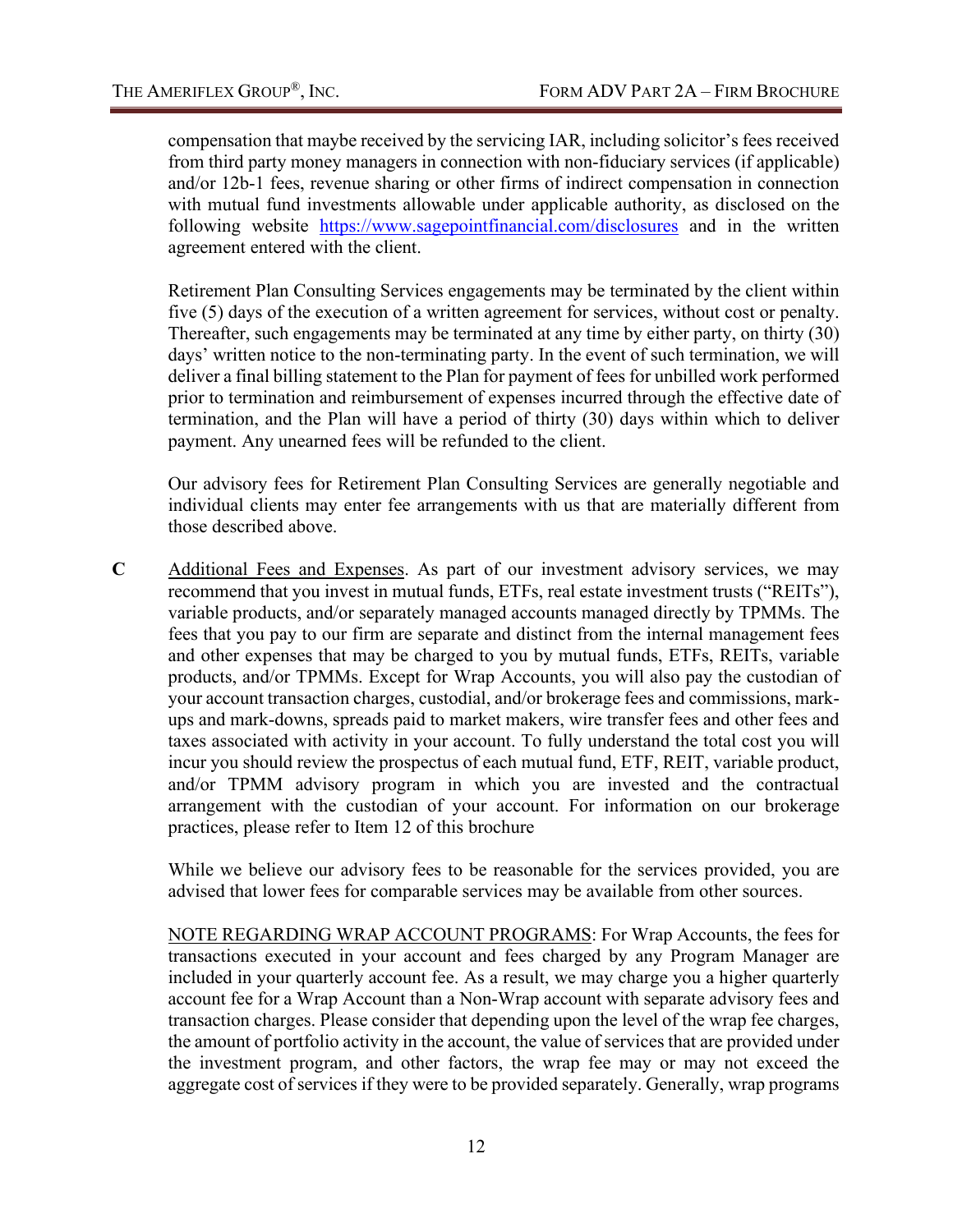are relatively less expensive for actively traded accounts. However, they may result in higher overall costs to the client in accounts that experience little trading activity.

The Wrap Fee structure of certain WMP Programs may create an incentive for our IARs to trade your account less often or to invest your account in certain securities where transaction charges may be waived or reduced by the clearing firm or product sponsor. This creates a conflict of interest that you should consider when agreeing to participate in any of the WMP Programs.

- **D** Our termination policies are described above in this Item 5.
- **E** Compensation for Sale of Securities. Most, if not all, of AmeriFlex®'s IARs are concurrently registered as "registered representatives" of SagePoint Financial, Inc. ("SagePoint"), a registered broker-dealer and member of FINRA/SIPC and a registered investment advisory firm (CRD No. 133763) (each a "Dually Registered Person"). SagePoint is not otherwise affiliated with our firm. Clients can enter into a separate commission-based arrangement with such individuals (but not with AmeriFlex<sup>®</sup> directly) and SagePoint for securities brokerage services (a "Brokerage Arrangement"). Investments made through the Brokerage Relationship may be separate from the advisory services we provide to you, and therefore, AmeriFlex® does not have a fiduciary duty over such Brokerage Relationship recommendations.

Under the foregoing arrangement, these Dually Registered Persons, acting in their capacity as registered representatives of SagePoint, may receive commissions, ongoing distribution fees (*i.e.,* trails), and other compensation based on sales of securities to clients. This creates a conflict of interest insofar as such Dually Registered Persons may have a financial incentive to sell securities to clients for which they may collect commissions. Alternatively, they may have an incentive to forego providing you with advisory services when appropriate, and instead recommend the purchase of commissionable investments, if they deem that the payout for recommending the purchase of these investments would be higher than providing management advice on these products for an advisory fee. Clients are advised that fees paid to AmeriFlex® for investment advisory services are separate and distinct from the commissions and/or other forms of compensation that may be earned by any Dually Registered Persons for selling securities products to clients through SagePoint.

The receipt of securities related commissions by an individual associated with the firm presents a conflict of interest. As fiduciaries we must act primarily for the benefit of our investment advisory clients. As such, we will only transact securities related business with clients when fully disclosed, suitable, and appropriate. Further, we must determine in good faith that any commissions paid to our representatives and affiliates are appropriate. Clients are informed that they are under no obligation to use any individual associated with our firm for the purchase of securities products or services. Clients may use any broker-dealer they choose for purchase of these products and services. We encourage you to ask us about the conflicts of interest presented by the dual registration of our IARs.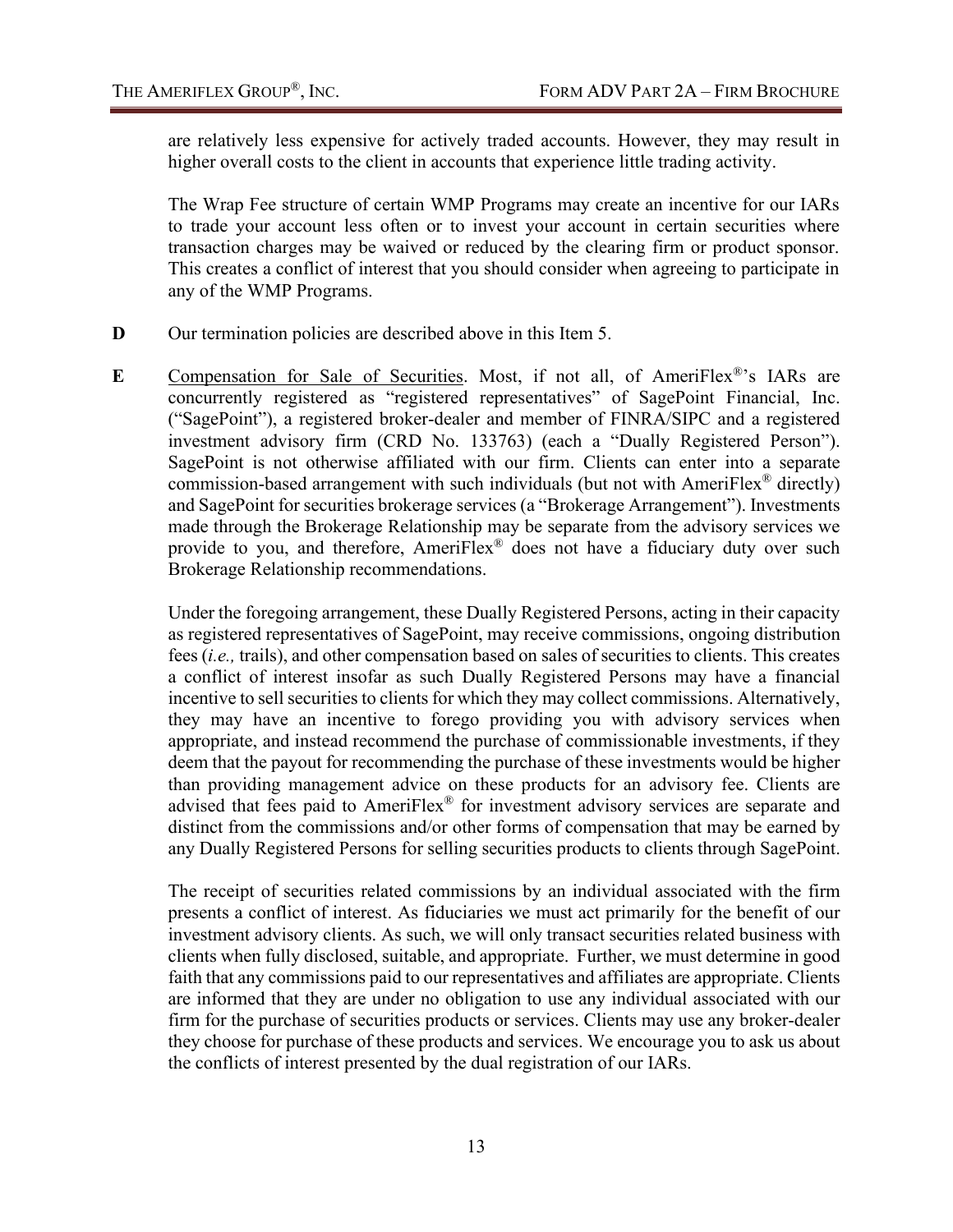Compensation for Sale of Insurance Products. Certain of our Advisory Affiliates are licensed insurance agencies and/or some of our IARs are independently licensed on an individual basis to sell insurance in one or more states acting as direct agent representatives of a specific insurance company or companies. Insurance related business is transacted with advisory clients and licensed individuals may receive commissions from insurance products sold to clients. Clients are advised that the fees paid to AmeriFlex® for investment advisory services are separate and distinct from the commissions earned by any individual (or insurance agency) for selling insurance products to clients. If requested by a client, we will disclose the amount of commissions expected to be paid.

The receipt of insurance related commissions by any individual or Advisory Affiliate associated with AmeriFlex® presents a conflict of interest. As fiduciaries we must act primarily for the benefit of our investment advisory clients. As such, we will only transact insurance related business with clients when fully disclosed, suitable, and appropriate. Further, we must determine in good faith that any commissions paid to our representatives and affiliates are appropriate. Clients are informed that they are under no obligation to use any individual associated with our firm for the purchase of insurance products or services. Clients may use any insurance firm or agent they choose for purchase of these products and services. We encourage you to ask us about the conflicts of interest presented by the insurance licensure of our Advisory Affiliates and IARs.

Individual Retirement Account Rollover Disclosure. As part of our advisory services to you, we may recommend that you withdraw or "roll over" assets from an employer's retirement plan to an individual retirement account ("IRA") that we may advise on and which may therefore result in additional advisory fees payable to us. This type of recommendation represents a conflict of interest for our firm. If we make this type of recommendation you are under no obligation to follow such advice. Alternatively, you may have the options of (1) maintaining your retirement plan as is, (2) rolling over your account to the employer's new retirement plan, (3) taking a taxable distribution, or (4) rolling over your account to a new IRA. It is important to understand the advantages and disadvantages of each approach, which will depend on individual financial circumstances. Prior to proceeding with any such action, we encourage you to contact us and your independent legal and/or tax professionals for more information.

## <span id="page-16-0"></span>**Item 6 – Performance-Based Fees and Side-By-Side Management**

We do not charge any performance-based fees for our services or engage in side-by-side management of accounts.

AmeriFlex®, its employees, staff, and its IARs (collectively, "Associated Persons") may manage accounts which belong either to themselves, individually, or to their family or their affiliates (collectively, "Proprietary Accounts") while simultaneously managing client accounts. It is possible that orders for Proprietary Accounts may be entered opposite to orders for client accounts, pursuant to, for instance, a neutral allocation system, a different trading strategy, or trading at a different risk level. The management of any Proprietary Account is subject to our Code of Ethics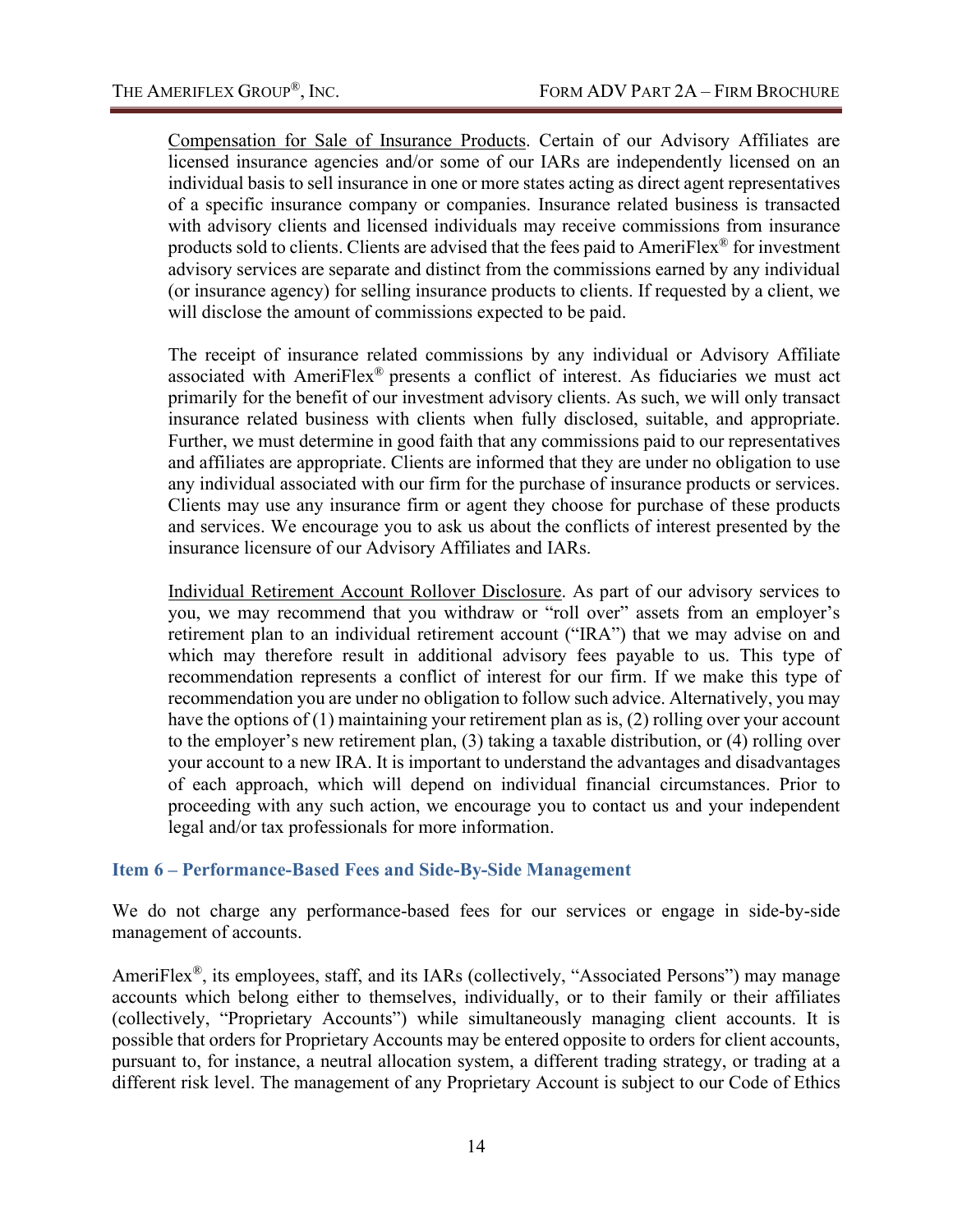and the duty of our firm and its Associated Persons to exercise good faith and fairness in all matters affecting client accounts.

## <span id="page-17-0"></span>**Item 7 – Types of Clients**

We typically provide investment advice to individuals, high net worth individuals, pension and profit sharing plans and their participants, corporations and other business entities. Because each client is unique, they must be willing to be involved in the planning and ongoing processes of our management of their account. Such involvement does not have to be time consuming, however we want our clients to remain informed and have a sense of security about their investments.

The WMP Programs may require that you meet certain minimum account size and/or fee requirements to open or maintain an advisory account. For further details related to these requirements, please see the separate written brochures related to each prepared by the WMP Program's sponsor, Vision2020.

While we generally do not require any minimum account size to engage our Third Party Money Manager Selection and Monitoring Services, certain TPMMs we may recommend to you under this program may have account opening minimums, account maintenance requirements, and/or minimum fee requirements. These minimums are generally non-negotiable and out outside of our control. Please consult the disclosure brochure of the recommended TPMM for more information on any account opening or minimum fee requirements.

There is no minimum opening account size or fee in connection with our Financial Planning and Consulting Services, Non-Discretionary Advisory Services, or Retirement Plan Consulting Services.

## <span id="page-17-1"></span>**Item 8 – Methods of Analysis, Investment Strategies and Risk of Loss**

## **A Our Methods of Analysis and Investment Strategies**

The types of investments we typically recommend are discussed in Item 4 of this brochure.

We may use some or all of the following *methods of analysis* in providing investment advice to you:

Fundamental Analysis. Fundamental Analysis. In using fundamental analysis, we attempt to determine the intrinsic value of target securities through a review of, among other things, company specific financial disclosures, the strength and track record of management personnel, industry sector financial health, and at a macro level, the overall direction of the economy at large. We use this information as a basis to determine if such securities are underpriced or overpriced relative to current market prices and then to make a buy or sell recommendation to you.

Relying on this type of analysis leaves open the risk that the price of a security may move along with the overall direction of the market, irrespective of the economic and financial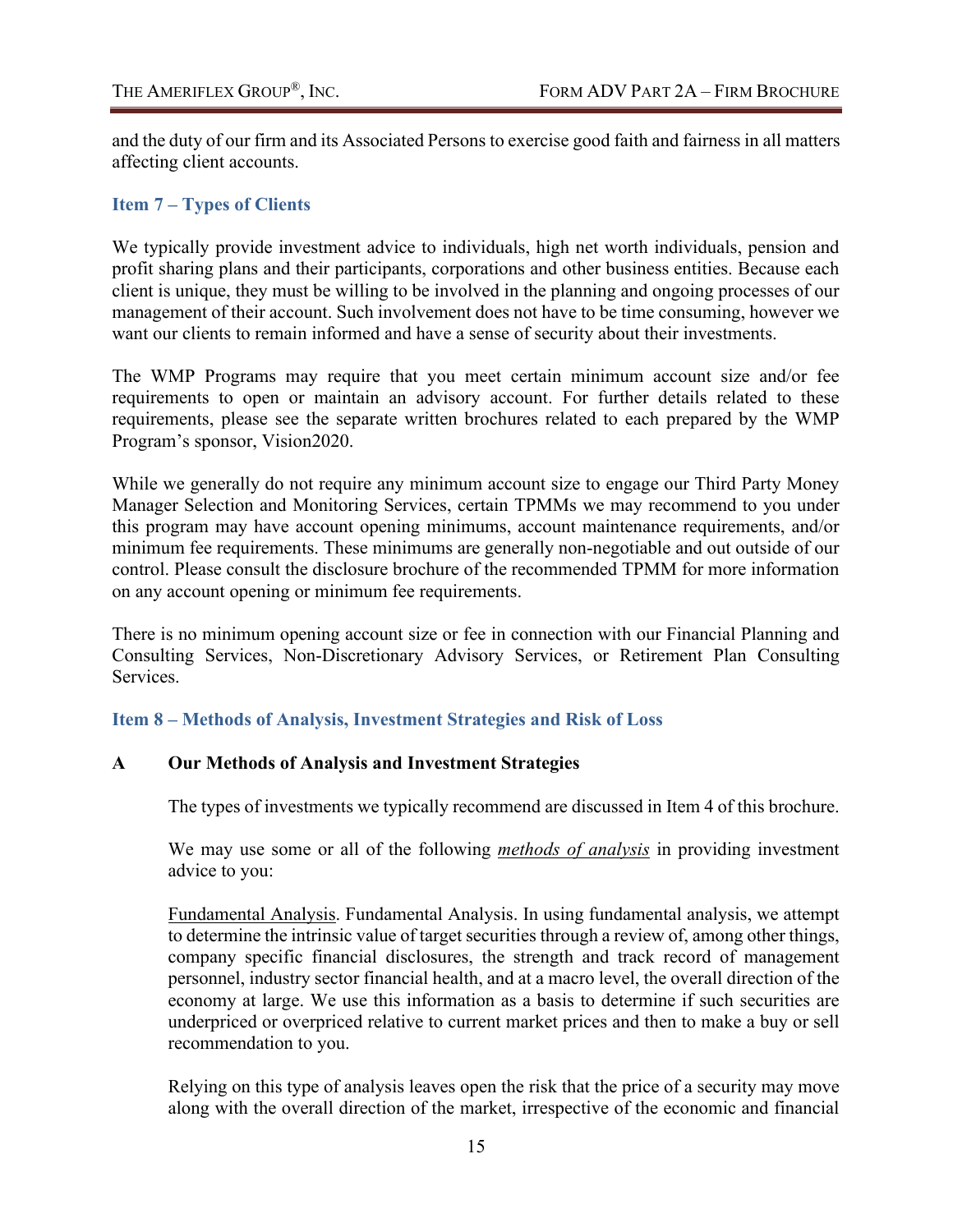factors which may have indicated that an opposite movement would have been expected. The main sources of information we rely upon when researching and analyzing securities using fundamental analysis include research materials prepared by others, annual reports, corporate rating services, prospectuses, and company press releases.

Technical Analysis. We analyze past market movements and apply that analysis to the present in an attempt to recognize recurring patterns of investor behavior and potentially predict future price movement. Technical analysis does not consider the underlying financial condition of a company or security. This presents a risk in that a poorly-managed or financially unsound company may underperform regardless of overall market movement.

Asset Allocation. Rather than focusing on selecting the particular securities or other assets to invest for your account, we attempt to identify an appropriate ratio of various types of investments (for example, stocks, fixed income, and cash) suitable to investment goals, time horizon, and risk tolerance. A risk of asset allocation is that you may not participate in sharp increases in a particular security, industry or market sector. Another risk is that the ratio of securities, fixed income, and cash will change over time due to stock and market movements and, if not corrected, will no longer be appropriate to meet with your investment goals.

Mutual Fund and ETF Selection and Analysis. We evaluate and select mutual funds and/or ETFs for your account based on several factors which may include, without limitation, (1) the experience and track record of the underlying portfolio manager(s), (2) the performance of the mutual fund or ETF over time and through various market conditions; (3) expected market conditions that might impact the underlying holdings of the mutual fund or ETF or applicable market sector; and (4) whether and to what extent the underlying holdings of the mutual fund or ETF overlap with other assets held in your account. We also monitor the mutual fund or ETF in an attempt to determine if the fund is continuing to follow its stated investment strategy.

A risk of mutual funds and ETF analysis is that, as in all securities investments, past performance does not guarantee future results. A fund manager's past track record of success cannot be relied upon as a predictor of success in the future. In addition, the underlying holdings of the fund are determined by independent fund managers and may change overtime without advance warning, creating the potential for overlap with other investments held in your account. This increase in the correlation of your holdings will increase the risk of loss where the value of any overlapping holdings should decrease. There is also a risk that a manager may deviate from the stated investment mandate or strategy of the mutual fund or ETF, which could make the holding(s) less suitable for the client's portfolio.

TPMM Selection and Analysis. This is the analysis of the experience, investment philosophies, and past performance of independent TPMMs (including Program Managers selected under and WMP Program) in an attempt to determine if that manager has demonstrated an ability to invest over a period of time and in different economic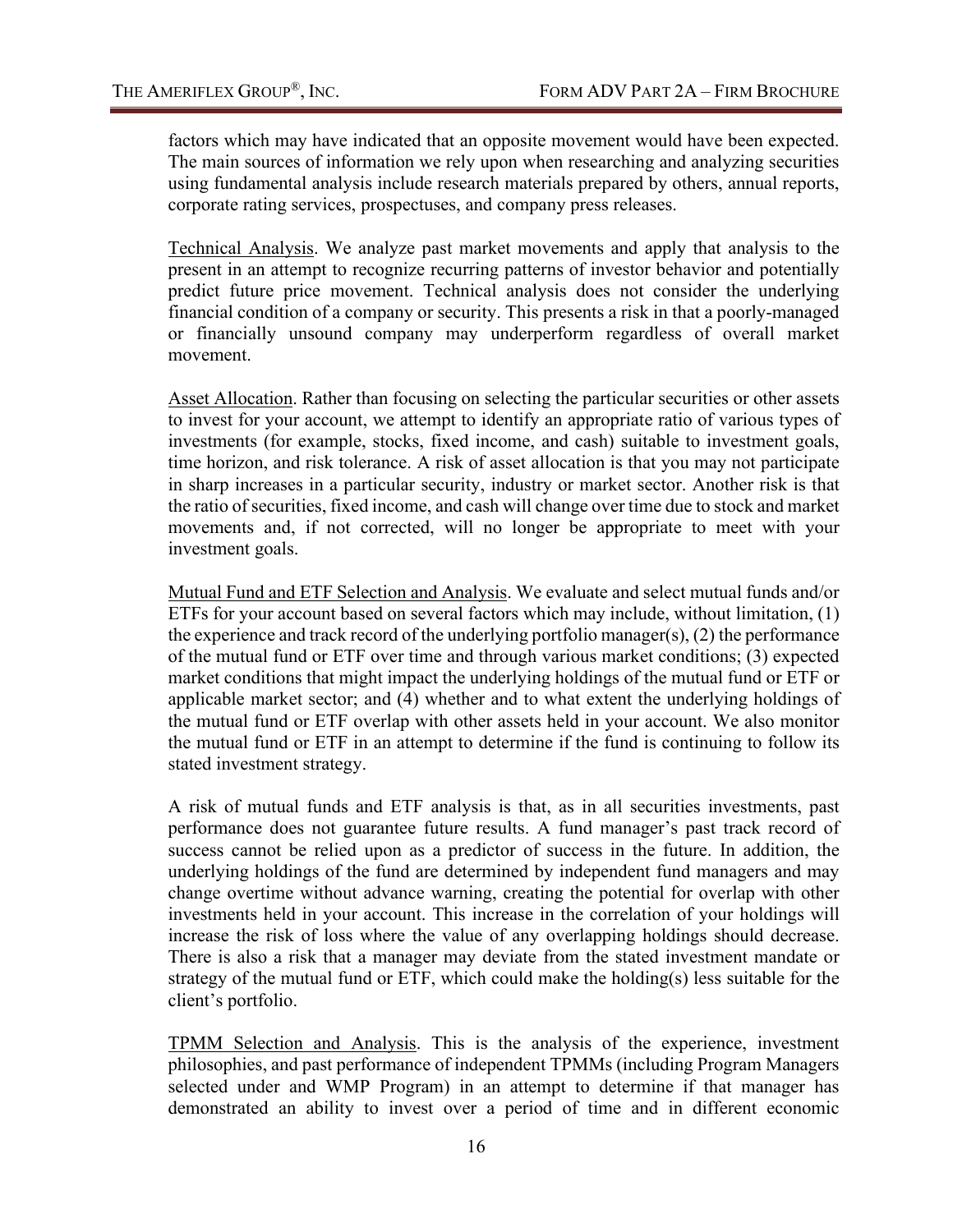conditions. Key factors we consider when evaluating TPMMs are their investment process and philosophy, risk management methods and procedures, historical performance, investment strategy and style, fees and operating expenses, assets under management and number or clients, and tax-efficiencies. Our evaluation may also incorporate both qualitative and quantitative fundamental analysis to validate and confirm a TPMM's investment style and skill, as well as to compare them to other managers of similar style. We may utilize various research databases, proprietary models, financial periodicals, prospectuses and filings with the SEC, industry contacts and manager data, among other items, as part of the research process. Monitoring the TPMM's underlying holdings, strategies, concentrations and leverage as part of our overall periodic risk assessment may complete the analysis. As part of the due-diligence process, the TPMM's compliance and business enterprise risks may be surveyed and reviewed.

Methods of analysis such as charting, fundamental, technical, or cyclical analysis and/or other methods may be used by the TPMMs we help select or recommend to clients. Please refer to the disclosure brochure of the TPMM for more information.

We typically use the following *investment strategies* in managing client accounts:

Long-term Purchases. We primarily take a long term, passive, "buy and hold" approach to investing client assets. In this type of investment strategy, we suggest the purchase of securities with the idea of holding them in a portfolio for a year or longer. Typically, we employ this strategy when (1) we believe the securities to be currently undervalued, and/or (2) we want the portfolio to have exposure to a particular asset class over time, regardless of the current projection for this class.

A risk in a long-term purchase strategy is that by holding the security for this length of time, we may not take advantage of short-term gains that could be profitable to a client. Moreover, if our predictions are incorrect, a security may decline sharply in value before we make the recommendation to sell.

Short-term purchases. When utilizing this strategy, we may suggest the purchase of securities with the idea of selling them within a relatively short time (typically a year or less). We do this in an attempt to take advantage of conditions that we believe will soon result in a price swing in the securities we recommend for purchase.

A short-term purchase strategy poses risks should the anticipated price swing not materialize; we are then left with the option of having a long-term investment in a security that was designed to be a short-term purchase, or potentially taking a loss. In addition, this strategy involves more frequent trading than does a longer-term strategy, and will result in increased brokerage and other transaction-related costs, as well as less favorable tax treatment of short-term capital gains.

**B** We use our best judgment and good faith efforts in rendering investment advice to our clients. We cannot warrant or guarantee any particular level of account performance, or that an account will be profitable over time. Not every investment recommendation we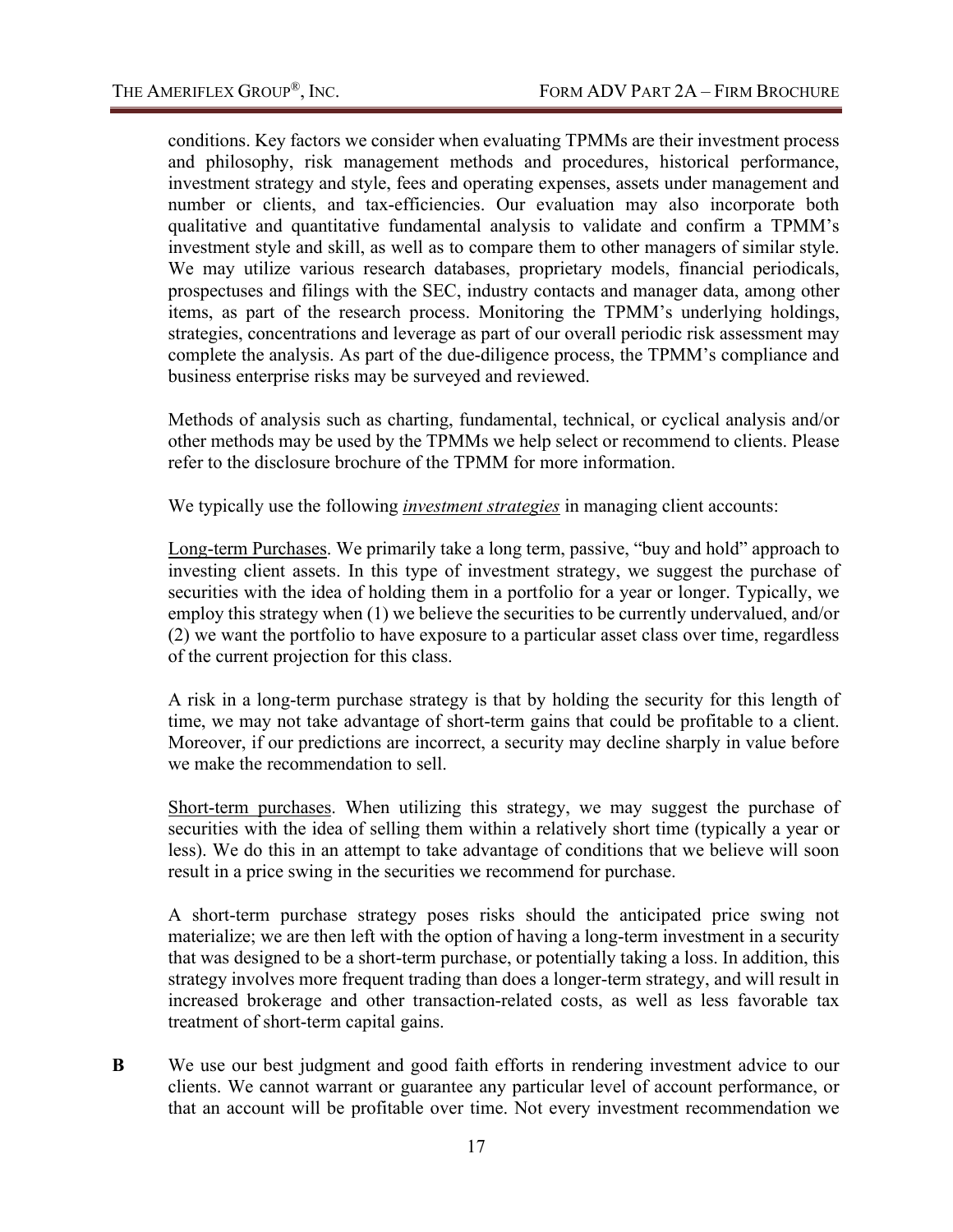make will be profitable. **Investing in securities involves risk of loss that clients should be prepared to bear.** You assume all market risk involved in the investment of your account assets. Investments are subject to various market, currency, economic, political, and business risks.

Except as may otherwise be provided by law, we are not liable to you for:

- any loss that you may suffer by reason of any investment recommendation we made with that degree of care, skill, and diligence under the circumstances that a prudent person acting in a fiduciary capacity would use; or
- any independent act or failure to act by a custodian of your account(s).
- **C** Summary of Investment Risks. While all investing involves risks and losses can and will occur, our advisory services generally recommend a broad and diversified allocation of mutual funds and other securities intended to reduce the specific risks associated with a concentrated or undiversified portfolio. Nonetheless, investing in securities involves risk of loss that clients should be prepared to bear. You should consider the following highlevel summary of investment risks. This list is not intended to be an exhaustive description of all risks you may encounter in engaging our firm for advisory services. We encourage you to inquire with us frequently about the risks related to any investments in your account.

Risk of Loss. Securities investments are not guaranteed, and you may lose money on your investments. As with any investment manager that invests in common stocks and other equity securities, our investment recommendations are subject to market risk—the possibility that securities prices will decline over short or extended periods of time. As a result, the value of your account(s) will fluctuate with the market, and you could lose money over short or long periods of time. You should recognize whenever you determine to invest in the securities markets your entire investment is at risk. Clients should not invest money if they are unable to bear the risk of total loss of their investments.

Economic Risk. The prevailing economic environment is important to the health of all businesses. Some companies, however, are more sensitive to changes in the domestic or global economy than others. These types of companies are often referred to as cyclical businesses. Countries in which a large portion of businesses are in cyclical industries are thus also very economically sensitive and carry a higher amount of economic risk. If an investment is issued by a party located in a country that experiences wide swings from an economic standpoint or in situations where certain elements of an investment instrument are hinged on dealings in such countries, the investment instrument will generally be subject to a higher level of economic risk.

Market Risk. The value of your portfolio may decrease if the value of an individual company or multiple companies in the portfolio decreases or if our belief about a company's intrinsic worth is incorrect. Further, regardless of how well individual companies perform, the value of your portfolio could also decrease if there are deteriorating economic or market conditions. It is important to understand that the value of your investment may fall, sometimes sharply, in response to changes in the market, and you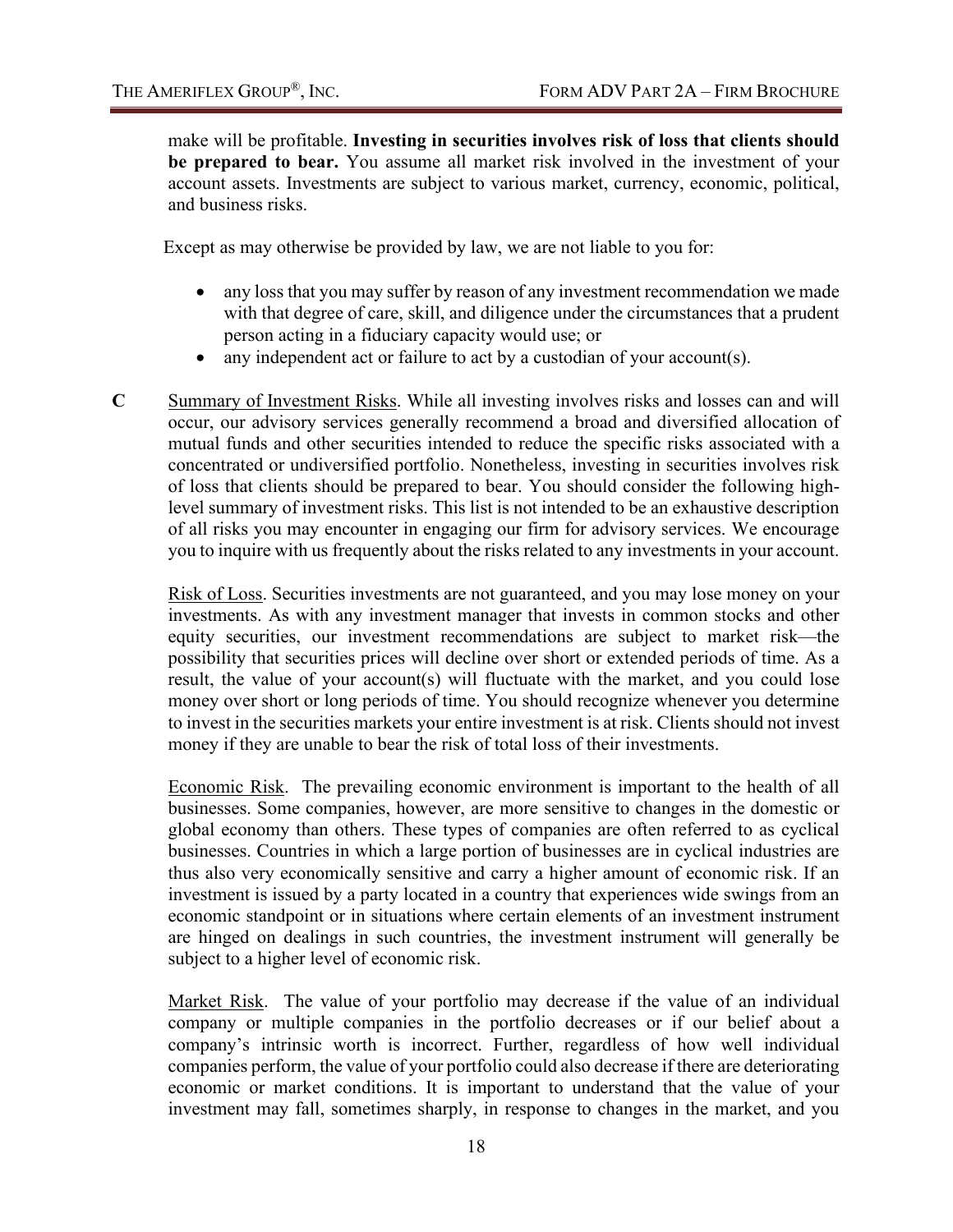could lose money. Investment risks include price risk as may be observed by a drop in a security's price due to company specific events (*e.g.,* earnings disappointment or downgrade in the rating of a bond) or general market risk (*e.g.,* such as a "bear" market when stock values fall in general). For fixed-income securities, a period of rising interest rates could erode the value of a bond since bond values generally fall as bond yields go up. Past performance is not a guarantee of future returns.

TPMM Risks. A TPMM's (including any Program Managers under any WMP Program) past track record of success cannot be relied upon as a predictor of success in the future. In addition, the underlying holdings of your TPMM Account(s) are determined by TPMM directly, and may change overtime without advance warning to us, creating the potential for overlap with other investments held in your account. This increase in the correlation of your holdings will increase the risk of loss where the value of any overlapping holdings should decrease. There is also a risk that a TPMM may deviate from the stated investment mandate or strategy of the account, which could make the holding(s) less suitable for the client's portfolio. Our firm does not control any TPMM's daily business and compliance operations, and thus our firm may be unaware of any lack of internal controls necessary to prevent business, regulatory or reputational deficiencies.

Risks Related to Analysis Methods. Our analysis of securities relies in part on the assumption that the issuers whose securities we recommend for purchase and sale, the rating agencies that review these securities, and other publicly-available sources of information about these securities, are providing accurate and unbiased data. While we are alert to indications that data may be incorrect, there is always a risk that our analysis may be compromised by inaccurate or misleading information.

Securities Transactions at the Direction of Clients. Irrespective of whether you engage us on a discretionary or non-discretionary basis, the client always maintains the concurrent ability to make transactions within the client's account held at Custodian. Our firm is not responsible for the consequences of the client's self-directed investment decisions.

Interim Changes in Client Risk Tolerance and Financial Outlook. The particular investments recommended by our firm are based solely upon the investment objectives and financial circumstances disclosed to us by the client. While we strive to meet with clients at regular intervals (at least annually, unless otherwise agreed) to discuss any changes in the client's financial circumstances, the lack of constant and continuous communication presents a risk insofar as your liquidity, net worth, risk tolerance and/or investment goals could change abruptly, with no advance notice to our firm, resulting in a mis-aligned investment portfolio and the potential for losses or other negative financial consequences.

**It is your continuing and exclusive responsibility to give us complete information and to notify us of any changes in your financial circumstances, income level, investment goals or employment status. We encourage you to contact us regularly and promptly to discuss any such changes.**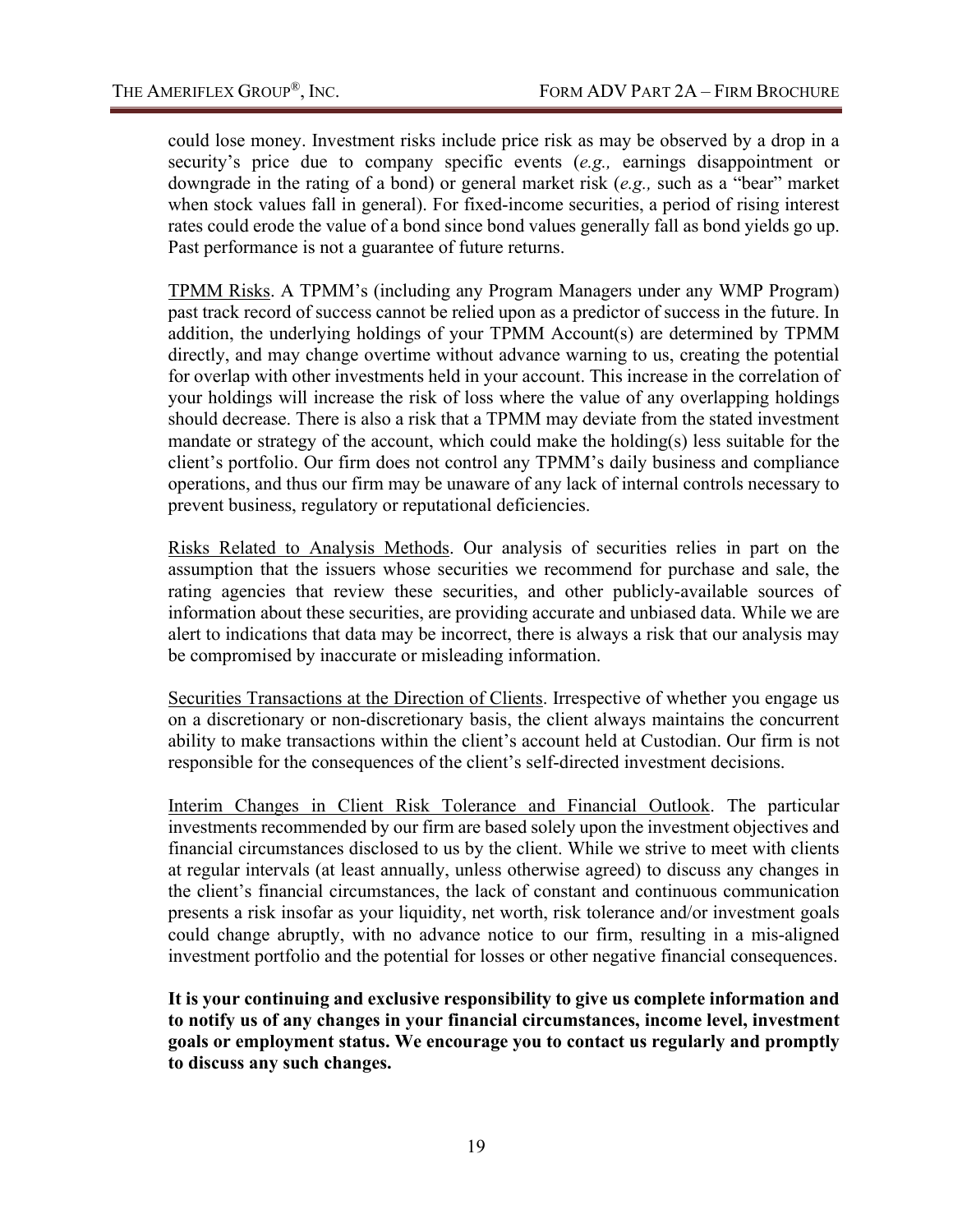## <span id="page-22-0"></span>**Item 9 – Disciplinary Information**

AmeriFlex<sup>®</sup> is required to disclose all material facts regarding any legal or disciplinary event that would be material to your evaluation of our firm, or the integrity of our management. No principal or person associated with our firm has any information to disclose which is applicable to this Item.

## <span id="page-22-1"></span>**Item 10 – Other Financial Industry Activities and Affiliations**

- **A** Registration as a Broker-Dealer or Registered Representative of a Broker-Dealer. AmeriFlex® is not registered as a broker-dealer; however, as disclosed at Item 5, certain IARs of our firm may concurrently act as registered representatives of SagePoint. Please see Item 5 for disclosure of the conflicts of interest presented by this arrangement and how we address them.
- **B** Futures or Commodities Registration. Neither AmeriFlex<sup>®</sup> nor any of its personnel are or intend to become registered as a futures commission merchant, commodity pool operator, commodity trading advisor, or an associated person of any of the foregoing.
- **C** Material Relationships. In addition to the relationships and affiliations described in Item 5 of this brochure, and since our Advisory Affiliates may conduct their investment advisory business under their own independently owned business entity, they have the ability to engage in certain other business activities separate from the investment advisory activities they conduct through AmeriFlex®. Some of AmeriFlex®'s IARs are permitted to be employed by, or own, a financial services business entity, including an investment advisor business, separate from AmeriFlex® Although this is not considered a conflict of interest, clients should be aware that these situations can exist. Such outside business activities may include, without limitation, offerings of tax preparation, legal, insurance, and/or real estate services. These outside business activities are disclosed in the individual Form ADV Part 2B brochure supplements related to each of our IARs. Clients are never obligated to engage any of our IARs or Advisory Affiliates for any tax preparation, legal, insurance and/or real estate related services.

As described in Item 5, since fees billed to Genesis Model Portfolios and UMA Portfolios are comprised of both Program fees and Advisor fees, your IAR may have an incentive to select Program Managers with lower Program Fees in order to increase the portion of the account fees retained by the IAR. You and your IAR should consider this conflict of interest and the overall program fees and expenses, including internal fund expenses, when selecting these underlying managers and other portfolio investments.

AmeriFlex<sup>®</sup> has relationships with third party vendors and product/service providers who from time to time may participate in and help to offset our expenses in connection with internal advisor conferences and events conducted by AmeriFlex®. This arrangement creates a financial incentive for AmeriFlex® to promote the products and/or services of the participating vendors over those of other vendors. We address this conflict of interest with our Code of Ethics and internal compliance policies and procedures designed to uphold our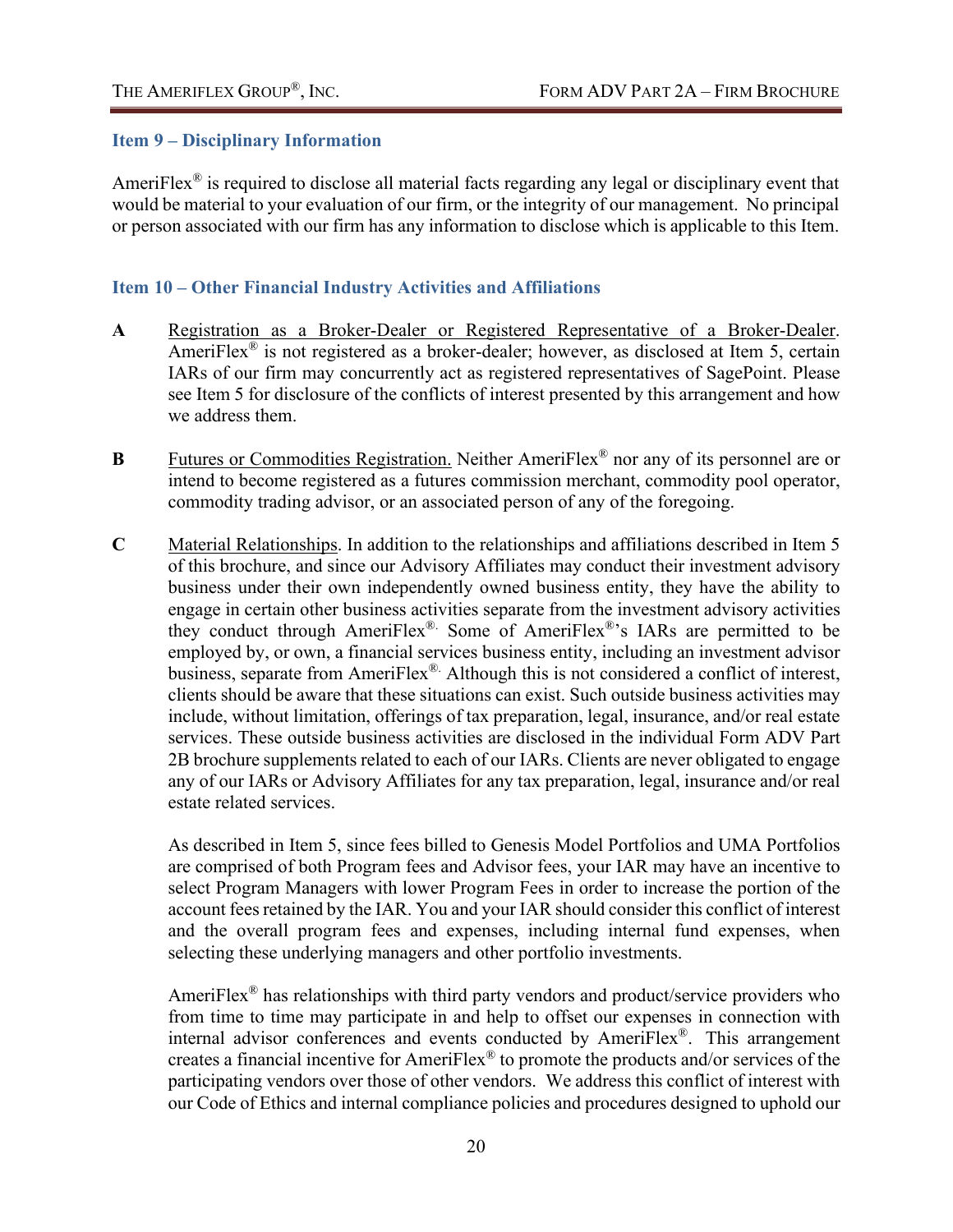fiduciary duty to our Clients. More information about our Code of Ethics is available in Item 11 below.

AmeriFlex® does not have any other relationships, activities, affiliations or arrangements beyond those described above that create a material conflict of interest with its clients.

**D** Recommendation of Other Advisors. We recommend TPMMs to clients as part of various different investment advisory services as described in Item 4 of this brochure. We do not receive any additional compensation, either directly or indirectly, in connection with recommendations or allocations of client accounts to TPMMs.

## <span id="page-23-0"></span>**Item 11 – Code of Ethics, Participation or Interest in Client Transaction & Personal Trading**

A Our Code of Ethics. We subscribe to an ethical and high standard of conduct in all our business activity in order to fulfill the fiduciary duty we owe to our clients. Included in these ethical obligations is the duty to put our client's interests ahead of our own along with duties of loyalty, fairness, and good faith towards our clients. We disclose to clients material conflicts of interest which could reasonably be expected to impair our rendering of unbiased and objective advice.

AmeriFlex® has a Code of Ethics ("Code") which all its Associated Persons are required to follow. The Code outlines proper conduct related to all services provided to clients and will be made available to you, free of charge, upon request by contacting us at the phone number and e-mail address listed on the cover page of this brochure. Prompt reporting of internal violations is mandatory. AmeriFlex®'s Chief Compliance Officer, Diana Heu, evaluates the performance of our Associated Persons to ensure compliance with our Code. Please contact Ms. Heu at the telephone number found on the cover page of this brochure if you would like to receive a free copy of our Code.

Designed to prevent conflicts of interest between the financial interests of clients and the interests of the firm and our Associated Persons, the Code requires, among other procedures, our "access persons" to report their personal securities transactions quarterly and to report all securities positions in which they have a beneficial interest at least annually. These reporting requirements allow supervisors at the firm to determine whether to allow or prohibit certain Associated Persons' securities purchases and sales based on transactions made, or anticipated to be made, in the same securities which may be purchased or sold for client accounts. The Code is required to be reviewed annually and updated as necessary.

**B**-**D** Material/Proprietary Interests in Securities Recommended to Clients. Our firm and our Associated Persons do not have any proprietary or material interests in or any role in the management of any companies or investments that we recommend to our clients.

Personal Trading; Participation or Interest in Client Transactions. As described in Item 6 of this brochure, AmeriFlex® and/or its Associated Persons may manage Proprietary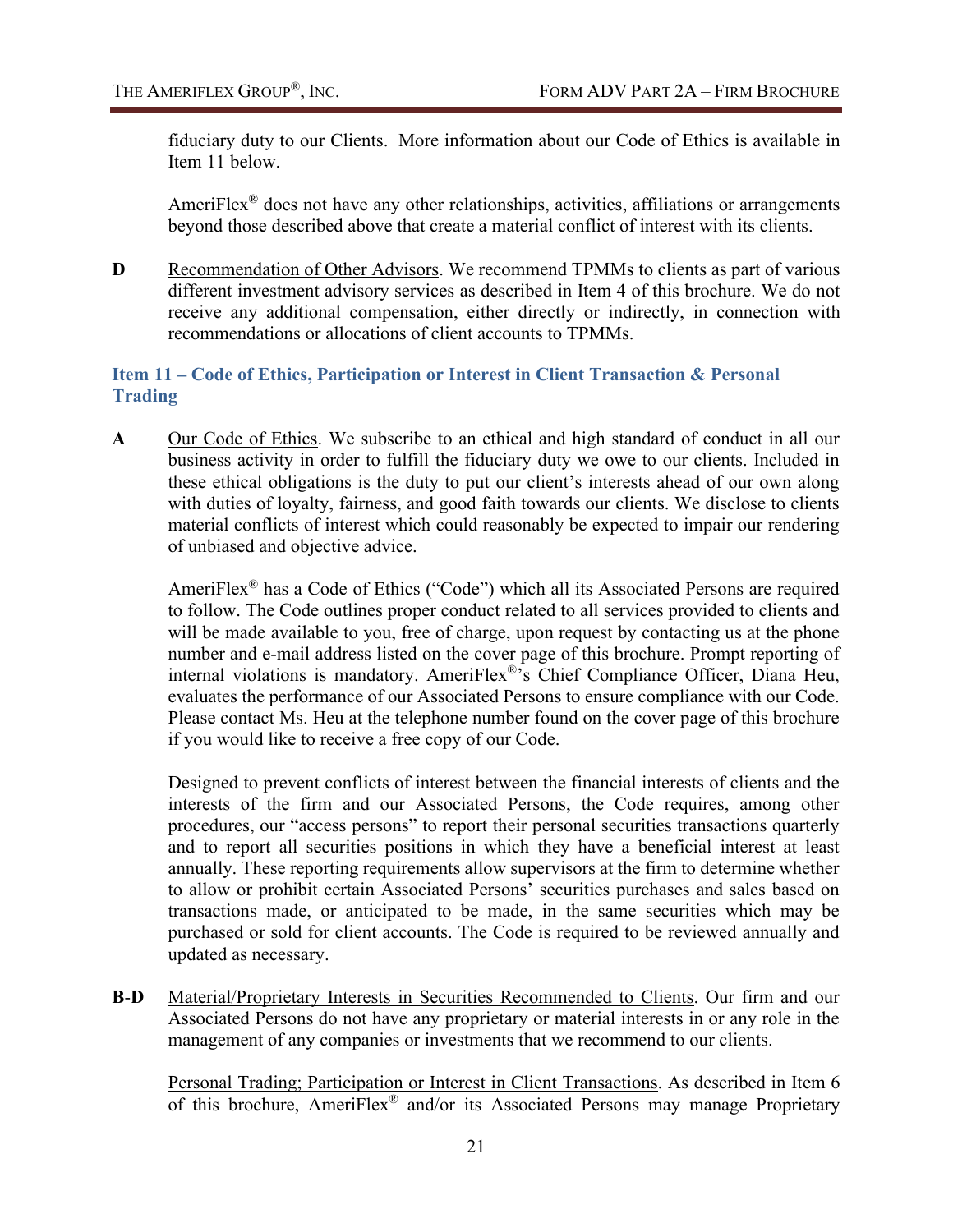Accounts. Proprietary Accounts may buy and sell some the same securities as we buy or sell for client accounts. This practice creates an actual conflict of interest with our clients insofar as our firm or its Associated Persons may have a financial incentive to trade in securities for Proprietary Accounts in advance of or opposite to transactions in the same securities for client accounts. To address this conflict, our policy is that, assuming the purchase or sale is otherwise appropriate for the subject client accounts, we will purchase or sell securities for our clients' accounts, as the case may be, before purchasing or selling any of the same securities for any Proprietary Accounts. In some cases we may buy or sell securities for our own account for reasons not related to the strategies adopted by our clients.

In summary, our practice of buying and selling for Proprietary Accounts the same securities that we buy or sell for client accounts is restricted by the following controls:

- $\triangleright$  We are required to uphold our fiduciary duty to our clients;
- $\triangleright$  We are prohibited from misusing information about our clients' securities holdings or transactions to gain any undue advantage for ourselves or others;
- $\triangleright$  We are prohibited from buying or selling any security that we are currently recommending for client accounts, unless we place our orders after client orders have been executed; and
- $\triangleright$  We are required to periodically report our securities holdings and transactions to the firm's Chief Compliance Officer, who must review those reports for improper trades.

We act in a fiduciary capacity. If a conflict of interest arises between us and you, we shall make every effort to resolve the conflict in your favor. Conflicts of interest may also arise in the allocation of investment opportunities among the accounts that we advise. We will seek to allocate investment opportunities according to what we believe is appropriate for each account. We strive to do what is equitable and in the best interest of all the accounts we advise.

We will disclose to advisory clients any material conflict of interest relating to our firm or our Associated Persons which could reasonably be expected to impair the rendering of unbiased and objective advice.

## <span id="page-24-0"></span>**Item 12 – Brokerage Practices**

**A** Recommendation of Broker-Dealers; Duty of Best Execution; Directed Brokerage; and Soft Dollar Practices. Although clients may request us to use a broker-dealer or custodian of their choosing, we generally recommend that clients open accounts with and/or execute brokerage transactions through SagePoint, Pershing, or NFS (collectively, the "Brokers"). We further typically access TPMMs through turn-key asset management programs offered by Envestnet and Assetmark Trust (collectively, the "TAMP Platforms"). All VISION2020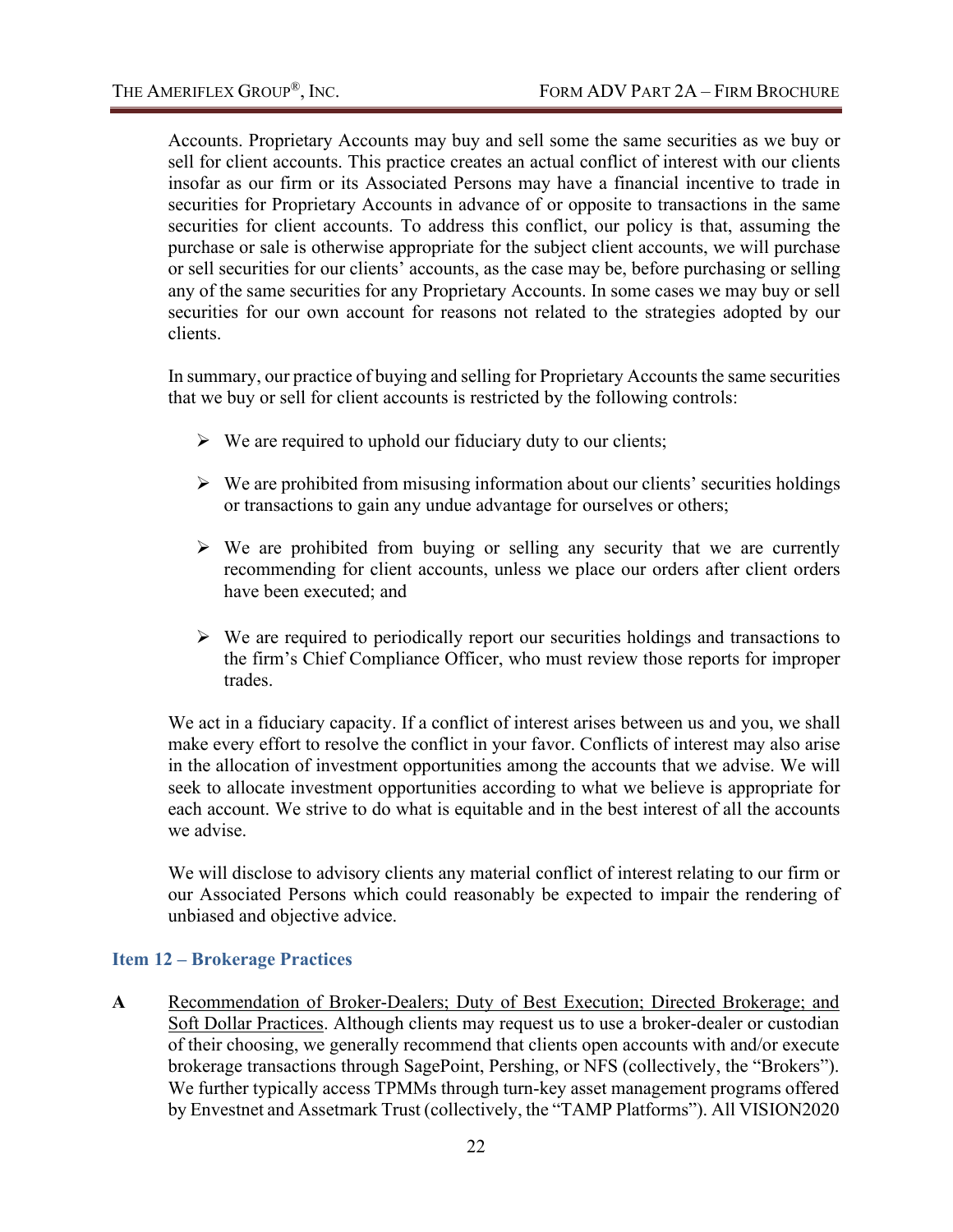Wealth Management Platform Program accounts will be maintained and custodied on a fully disclosed basis by either Pershing or NFS.

The client will make the final decision regarding the custodian or TAMP Platform to be used by signing the selected firm's account application. Aside from the arrangements with respect to certain Dually Registered persons described in Item 5 of this brochure, we are not affiliated with any of the recommended Brokers or TAMP Platforms.

In recommending broker-dealers, we have an obligation to seek the *"best execution"* of transactions in your account. This duty requires that we seek to execute securities transactions for clients such that the total costs or proceeds in each transaction are the most favorable under the circumstances. The determinative factor in the analysis of best execution is not the lowest possible commission cost, but whether the transaction represents the best qualitative execution, taking into consideration the full range of a the recommended broker-dealer's services. The factors we consider when evaluating a brokerdealer for best execution include, without limitation, the broker-dealer's:

- $\triangleright$  Execution capability;
- $\triangleright$  Commission rate;
- $\triangleright$  Financial responsibility;
- $\triangleright$  Responsiveness and customer service;
- $\triangleright$  Custodian capabilities;
- Research services/ancillary brokerage services provided; and
- $\triangleright$  Any other factors that we consider relevant.

Therefore, we will seek competitive commission rates, but we may not obtain the lowest possible commission rates for specific account transactions. With this in consideration, our firm will continue to recommend that clients use the Brokers until their respective services do not result, in our opinion, in best execution of client transactions.

If the client selects the broker-dealer of their own choosing (*i.e., directed brokerage*), we may be unable to seek best execution of your transactions, and your commission costs may be higher than those of our recommended Brokers. For example, in a directed brokerage account, you may pay higher brokerage commissions and/or receive less favorable prices on the underlying securities purchased or sold for your account. In addition, where you direct brokerage, we may place orders for your transactions after we place transactions for clients using our recommended broker-dealer. We reserve the right to reject your request to use a particular broker-dealer if such selection would frustrate our management of your account, or for any other reason.

The Brokers and/or TAMP Platforms we recommend to you may provide us with certain brokerage and research products and services that qualify as "brokerage or research services" under Section 28(e) of the Securities Exchange Act of 1934 ("Exchange Act"). This is commonly referred to a *"soft dollar"* arrangement. These research products and/or services will assist us in our investment decision making process. Such research generally will be used to service all of our client accounts, but brokerage charges and similar fees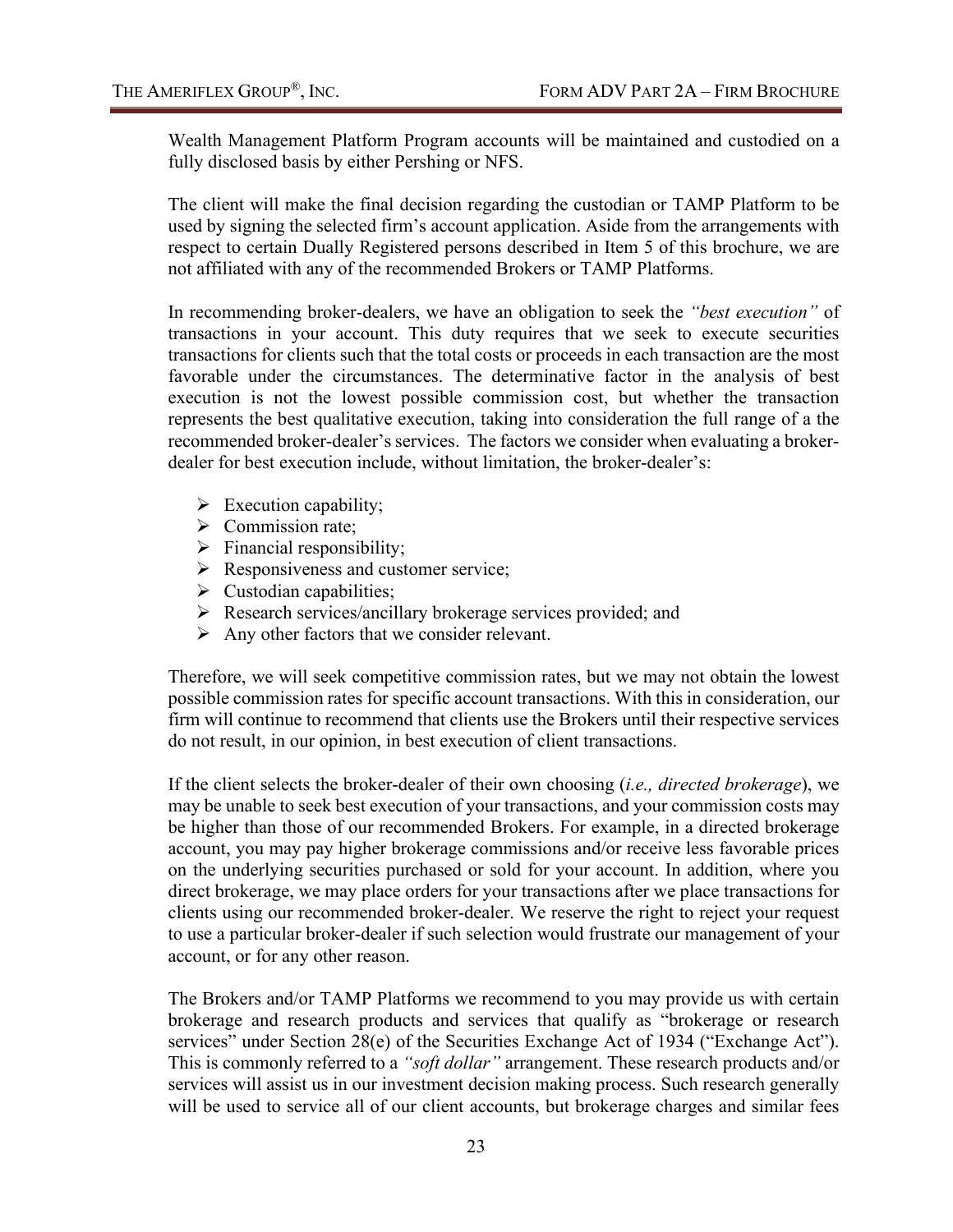paid by the client may be used to pay for research that is not used in managing that specific client's account. Your account may pay the Brokers a charge greater than another qualified broker-dealer might charge to effect the same transaction where we determine in good faith that the charge is reasonable in relation to the value of the brokerage and research services received.

There may be other benefits from recommending the Brokers and/or TAMP Platforms, such as software and other technology that (i) provide access to client account data (such as trade confirmations and account statements); (ii) facilitate trade execution and allocate aggregated trade orders for multiple client accounts; (iii) provide research, pricing and other market data; (iv) facilitate payment of fees from its client accounts; and (v) assist with back-office functions, recordkeeping and client reporting.

Other services may include, but are not limited to, performance reporting, contact management systems, third party research, publications, access to educational conferences, roundtables and webinars, practice management resources, access to consultants and other third party service providers who provide a wide array of business related services and technology with whom we may contract directly.

While we do not pay a fee for these products/services, all client accounts may not be the direct or exclusive beneficiary of such products/services. Based upon the receipt of such services and information, we may have an incentive to recommend a broker-dealer and/or TAMP Platform based upon our desire to receive these services rather than receiving best execution for you.

Except as described above, we do not receive any compensation or incentive for referring you to broker-dealers for brokerage trades or TAMP Platforms for access to TPMMs, nor do we receive client referrals in exchange for directing client transactions to any brokerdealer or TAMP Platform.

**B** Trade Aggregation. AmeriFlex<sup>®</sup> does not aggregate purchases and sales and other transactions. Our practice of not combining multiple clients' buy and sell orders (*i.e.,* block trading) may result in our firm being unable to achieve for its clients the most favorable execution at the best price available, and accordingly, may cost clients more money than other arrangements.

The trade aggregation and allocation practices of mutual funds, ETFs, and TPMMs (including Program Managers selected under and WMP Program) that we recommend to you are disclosed in the respective mutual fund and ETF prospectuses and TPMM disclosure brochures which will be provided to you. We encourage you to review those documents carefully to understand the trade aggregation and allocation practices of these third parties.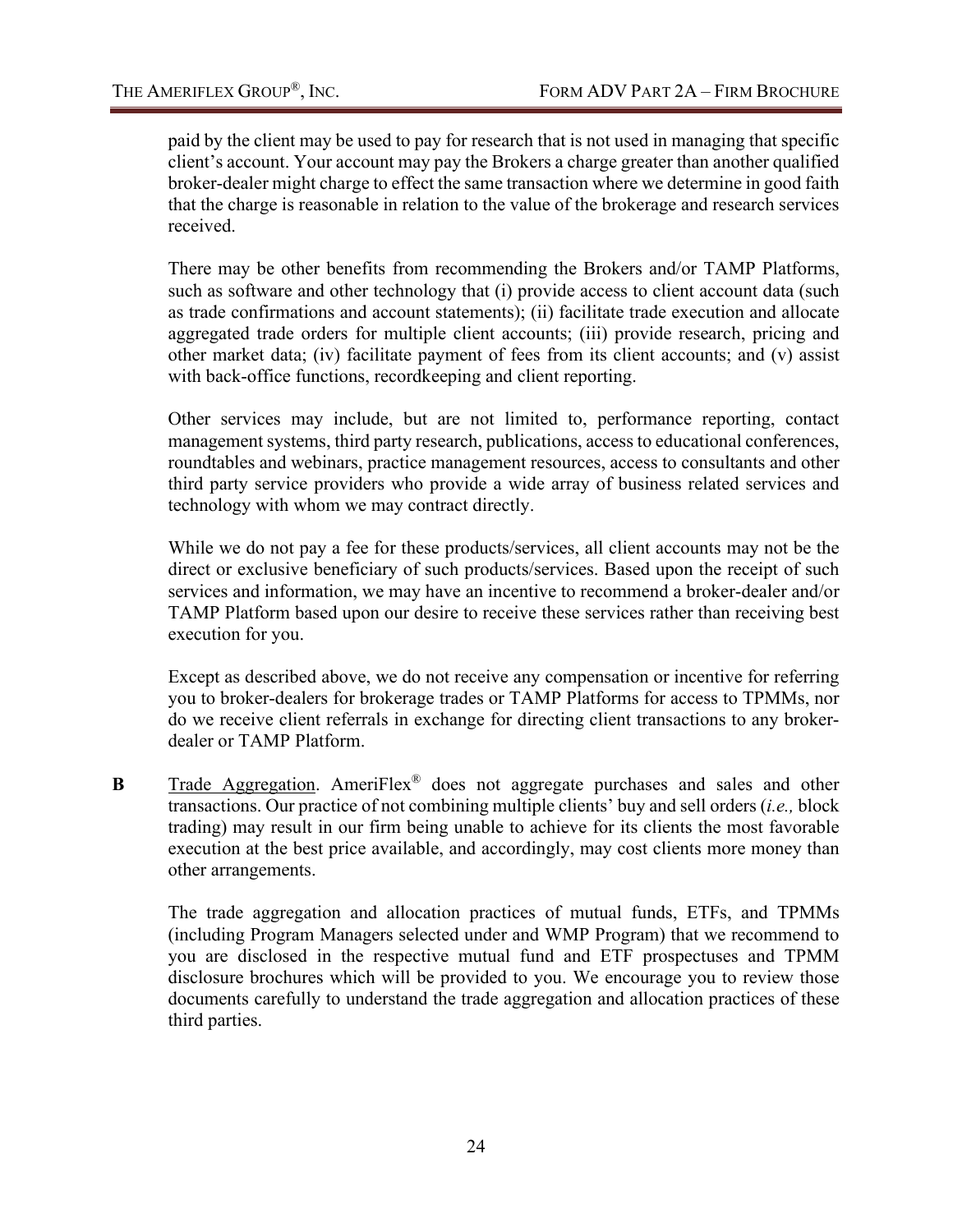#### <span id="page-27-0"></span>**Item 13 – Review of Accounts**

**A** Account Review Policies. Third Party Money Manager Selection and Monitoring Services and WMP Program accounts are monitored on an ongoing basis and are formally reviewed periodically, but not less than annually. Retirement Plan Consulting Services accounts receiving ongoing investment management services, non-discretionary portfolio management services, and/or investment monitoring services are monitored and reviewed on the same basis. Formal account reviews for the foregoing account types are typically conducted by the IAR with whom the client regularly works, however, the specific individuals conducting formal account reviews may vary from time to time, as personnel join or leave our firm. The specific frequency of reviews is determined based on each client's investment objectives and investment profile.

Annual (retainer) Financial Planning and Consulting Services clients receive comprehensive, written financial plans that are formally reviewed and updated annually. Our IARs conduct these reviews in person, over the phone and/or via the internet. Onetime or project based Financial and Consulting Services client plans/reports are not reviewed or updated after their delivery to the client, unless the client specifically requests such review and pays an additional advisory fee.

Non-Discretionary Advisory Services accounts are not reviewed or updated once service is provided to the client unless the client specifically requests such reviews and pays an additional advisory fee.

- **B** More Frequent Account Reviews. More frequent reviews of client accounts/plans may be triggered by a change in the client's investment objectives; risk/return profile; tax considerations; contributions and/or withdrawals; large sales or purchases; security specific events; or changes in the economy more generally.
- **C** Reporting to Clients. Clients receive standard account statements and trade confirmations from the custodian of their account on a monthly basis. We may provide additional written reports to you periodically, or as you may reasonably request. Reports we provide to you will contain relevant account and/or market-related information such as an inventory of account holdings and account performance, as examples.

## <span id="page-27-1"></span>**Item 14 – Client Referrals and Other Compensation**

**A** As referenced in Item 12 above, the Brokers and/or TAMP Platforms may provide research or other services or products that we may use to service all accounts, including accounts that do not execute trades through the Brokers or utilize the services of any TAMP Platforms.

As referenced in Item 5 above, certain IARs of AmeriFlex® are Dually Registered Persons of SagePoint and may transact securities business with AmeriFlex®'s advisory clients, resulting in their receipt of commissions and/or other forms of compensation from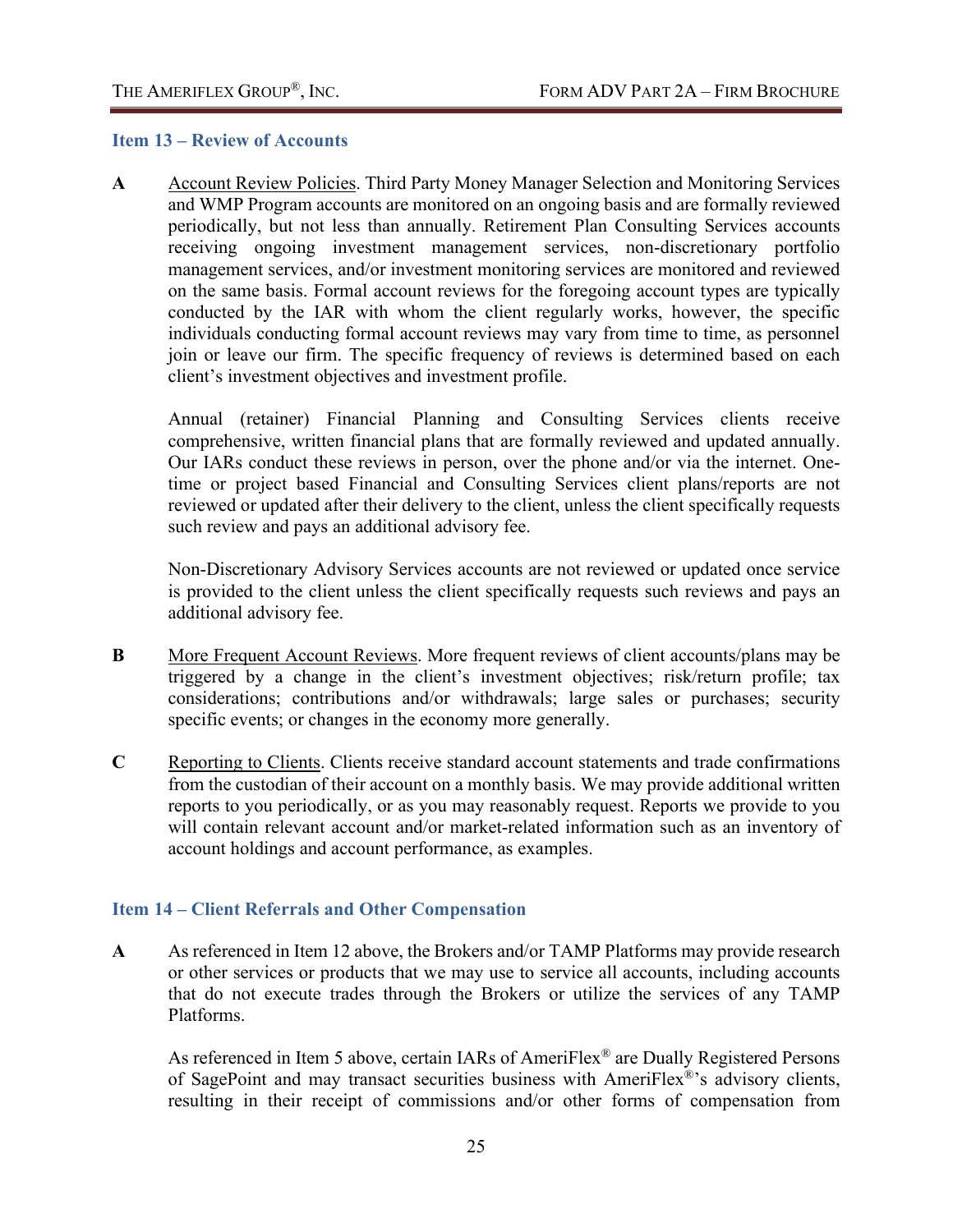securities products sold to clients. Please see Item 5 for a description of the conflicts of interest created by this arrangement and how our firm mitigates them.

**B** We may pay a fee to independent individuals or firms who refer clients to our firm for advisory services. These persons are commonly called "solicitors." Any arrangements we may have with a solicitor will be in compliance with SEC Rule 206(4)-3 under the Investment Advisers Act of 1940 (the "Advisers Act").

Any solicitor referral arrangement between us and a third-party will be in writing. The writing will set forth the following:

- $\triangleright$  the scope of the solicitor's activities;
- $\triangleright$  a covenant that the solicitor will perform its activities consistent with our instructions and in compliance with the Advisers Act and associated rules; and
- $\triangleright$  a covenant that the solicitor will provide the client with:
	- a copy of our Form ADV Part 2 and
	- a separate written solicitor disclosure.

The separate written solicitor disclosure must include the following information:

- $\triangleright$  The name of the solicitor;
- $\triangleright$  The nature of the relationship between the solicitor and us;
- $\triangleright$  A statement that the solicitor will be compensated by us for the referral;
- $\triangleright$  The terms of the compensation arrangement including a description of the fees paid or to be paid to the solicitor; and
- $\triangleright$  The amount the client will be charged in addition to the advisory fee (if any).

The compensation paid to any solicitor may consist of a portion of the ongoing investment advisory fees charged to a client, so long as the payments are consistent with the written solicitor disclosures provided to the Client (and in accordance with the requirements of SEC Rule 206(4)-3). In general, clients who are introduced to us by a solicitor are not subject to increased advisory fees and pay no any additional fees for equivalent services relative to clients not so introduced.

We will not engage any solicitors who are disqualified from acting as a solicitor under Section 203 of the Act. For example, we will not pay a solicitor a referral fee to any person who has been barred or prohibited from acting as an investment advisor or broker-dealer, or convicted within the past ten (10) years of certain felonies or misdemeanors.

#### <span id="page-28-0"></span>**Item 15 – Custody**

With the exception of our ability to directly debit fees as outlined in Item 5, we do not hold, directly or indirectly, client funds or securities, or have any authority to obtain possession of them. All client assets are held in the custody of an independent qualified custodian selected by the client. We currently recommend the Brokers to act as your qualified custodian, to hold your assets, and/or execute securities transactions for your account.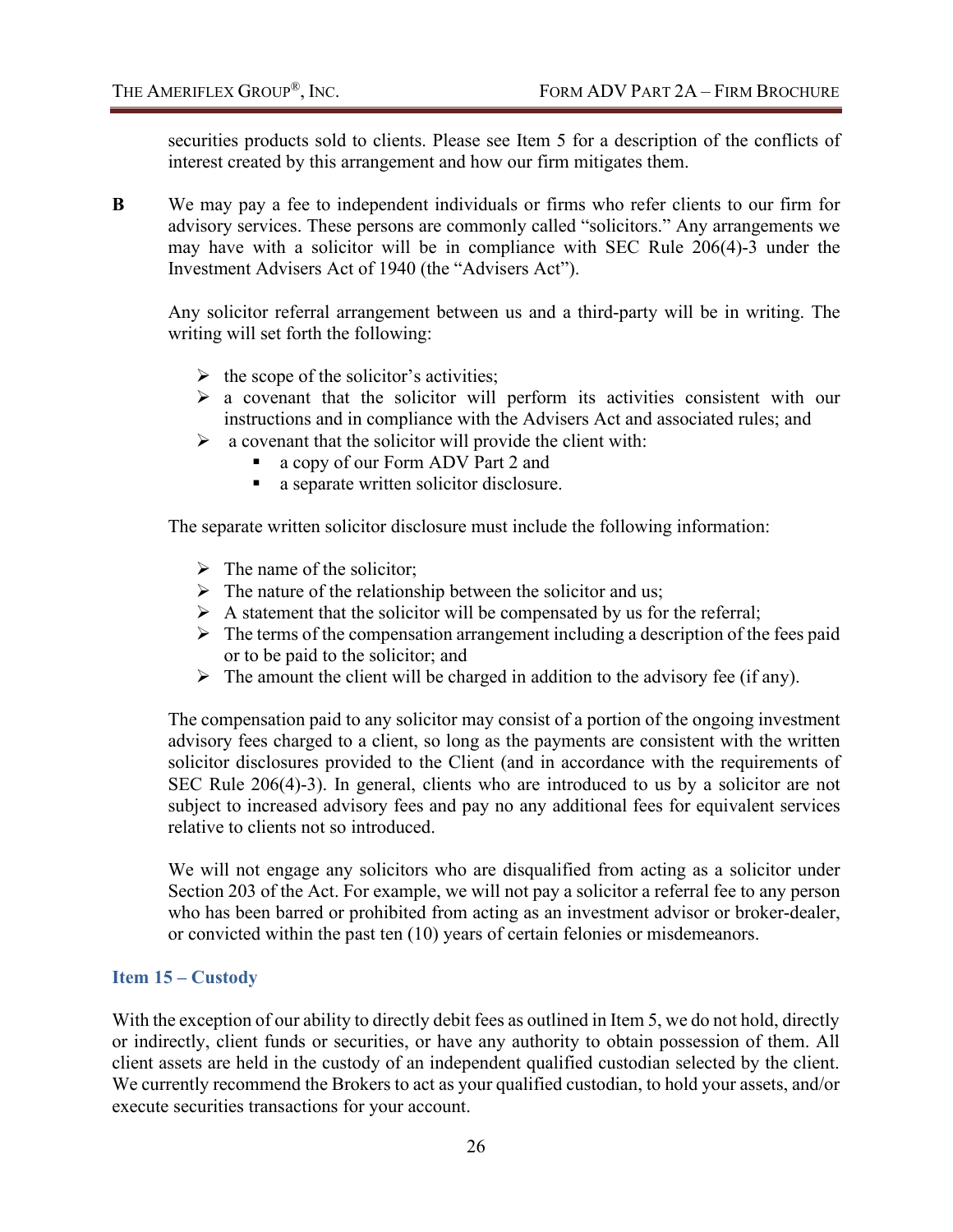We shall have no liability to you for any loss or other harm to any property in the account, including any harm to any property in the account resulting from the insolvency of any custodian or any acts of the agents or employees of any custodian, whether or not the full amount of such loss is covered by the Securities Investor Protection Corporation ("SIPC") or any other insurance which may be carried by the custodian of your account(s). Clients understand that the SIPC provides only limited protection for the loss of property held by a custodian.

## <span id="page-29-0"></span>**Item 16 – Investment Discretion**

Discretionary Portfolio Management Arrangements. We manage your accounts on either a *discretionary* or *non-discretionary* basis. We will only manage your account on a *discretionary basis* upon obtaining your consent. Your consent is set forth and evidenced in the written advisory agreement that you enter with us at the commencement of our services. We define discretion as the ability to trade your account without obtaining your prior consent, including the determination of the particular securities and amount of securities to be bought or sold and the timing of all such purchase and sale transactions in your account. Our discretion does not extend to the withdrawal or transfer of your account funds. We give advice and take action in the performance of our duties to you, which differs from advice given, or the timing and nature of action taken, with respect to our clients' accounts.

## <span id="page-29-1"></span>**Item 17 – Voting Client Securities**

- **A** We will not vote proxies on behalf of clients and will not provide advice to clients on how the client should vote.
- **B** We do not accept authority to vote client securities. Most clients will receive proxies and other solicitations directly from the custodian or transfer agent. If any proxy materials are received on behalf of a client, they will be sent directly to the client or a designated representative of the client, who is responsible to vote the proxy.

## <span id="page-29-2"></span>**Item 18 – Financial Information**

- **A** We do not require or solicit prepayment of more than \$1,200 in fees per client, six months or more in advance.
- **B** Advisors who have discretionary authority over client accounts, custody of client assets, or who require or solicit pre-payment of more than \$1,200 in fee per client, six months or more in advance, are required to disclose any financial condition that is reasonably likely to impair their ability to meet contractual commitments to clients. AmeriFlex<sup>®</sup> maintains discretionary authority over client funds and securities. We have no financial commitments that would impair our ability to meet contractual and fiduciary commitments to our clients.